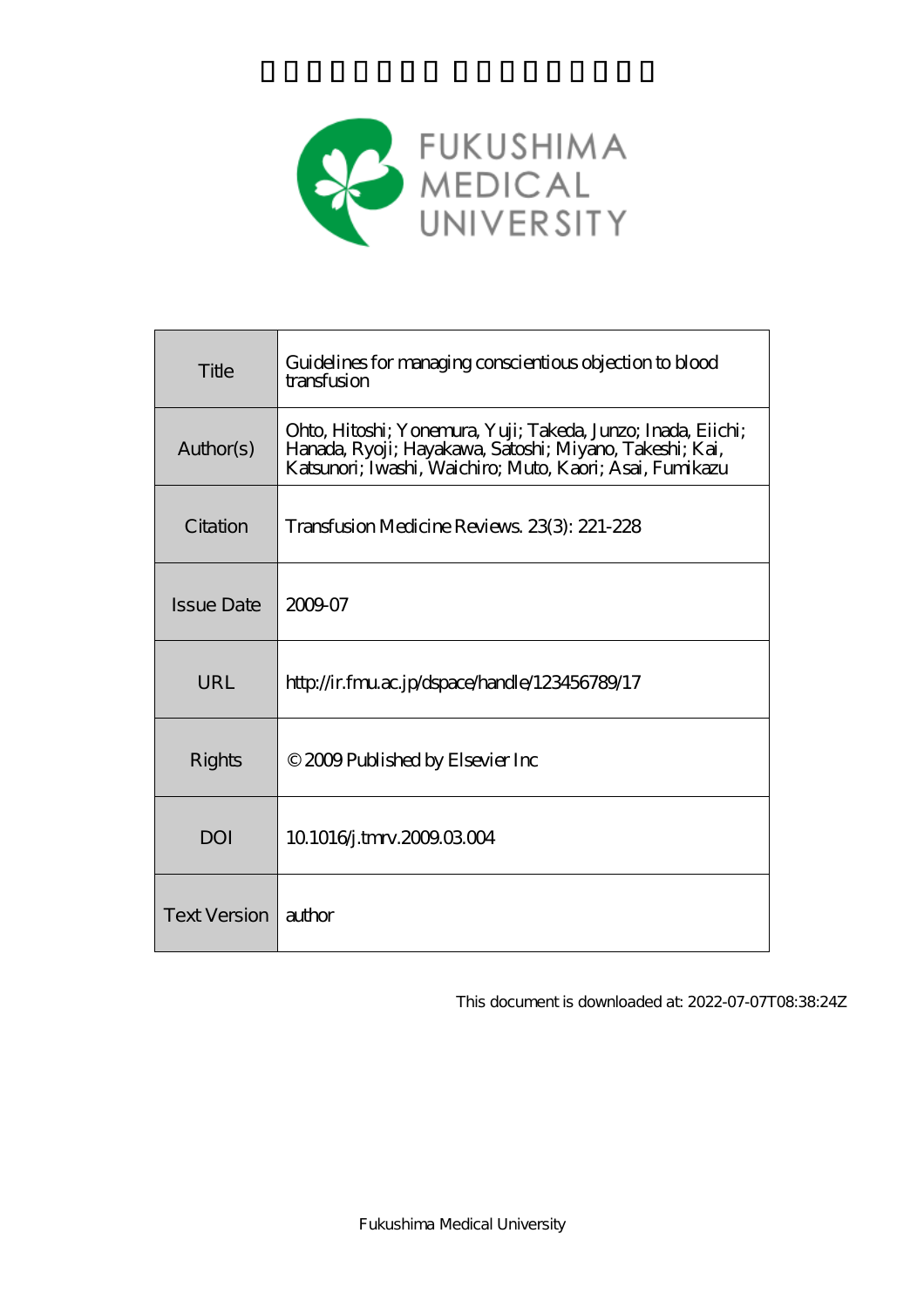### **Guidelines for Managing Conscientious Objection to Blood Transfusion**

Hitoshi Ohto<sup>1)2)</sup>, Yuji Yonemura<sup>1)2)</sup>, Junzo Takeda<sup>1)3)</sup>, Eiichi Inada<sup>1)3)</sup>, Ryoji Hanada<sup>1)4)</sup>, Satoshi Hayakawa<sup>1)5)</sup>, Takeshi Miyano<sup>1)6)</sup>, Katsunori Kai $^{1177}$ , Waichiro Iwashi $^{118}$ , Kaori Muto $^{119)}$ , Fumikazu Asai $^{1110}$ 

- 1) Japanese Joint Committee on Refusal of Blood Transfusion on Religious Grounds
- 2) Japan Society of Transfusion Medicine and Cell Therapy
- 3) Japanese Society of Anesthesiologists
- 4) Japan Pediatric Society
- 5) Japan Society of Obstetrics and Gynecology
- 6) Japan Surgical Society
- 7) Waseda Law School, Waseda University
- 8) School of Law, Waseda University
- 9) The Institute of Medical Science, the University of Tokyo
- 10) The Asahi Shimbun Company

Running short title: Managing objections to blood transfusion

Correspondence to: Hitoshi Ohto, MD, PhD

Division of Blood Transfusion and Transplantation Immunology

Fukushima Medical University

Hikariga-oka, Fukushima City, Fukushima 960-1295, Japan

Phone +81-24-547-1537, Fax +81-24-549-3126

e-mail hit-ohto@fmu.ac.jp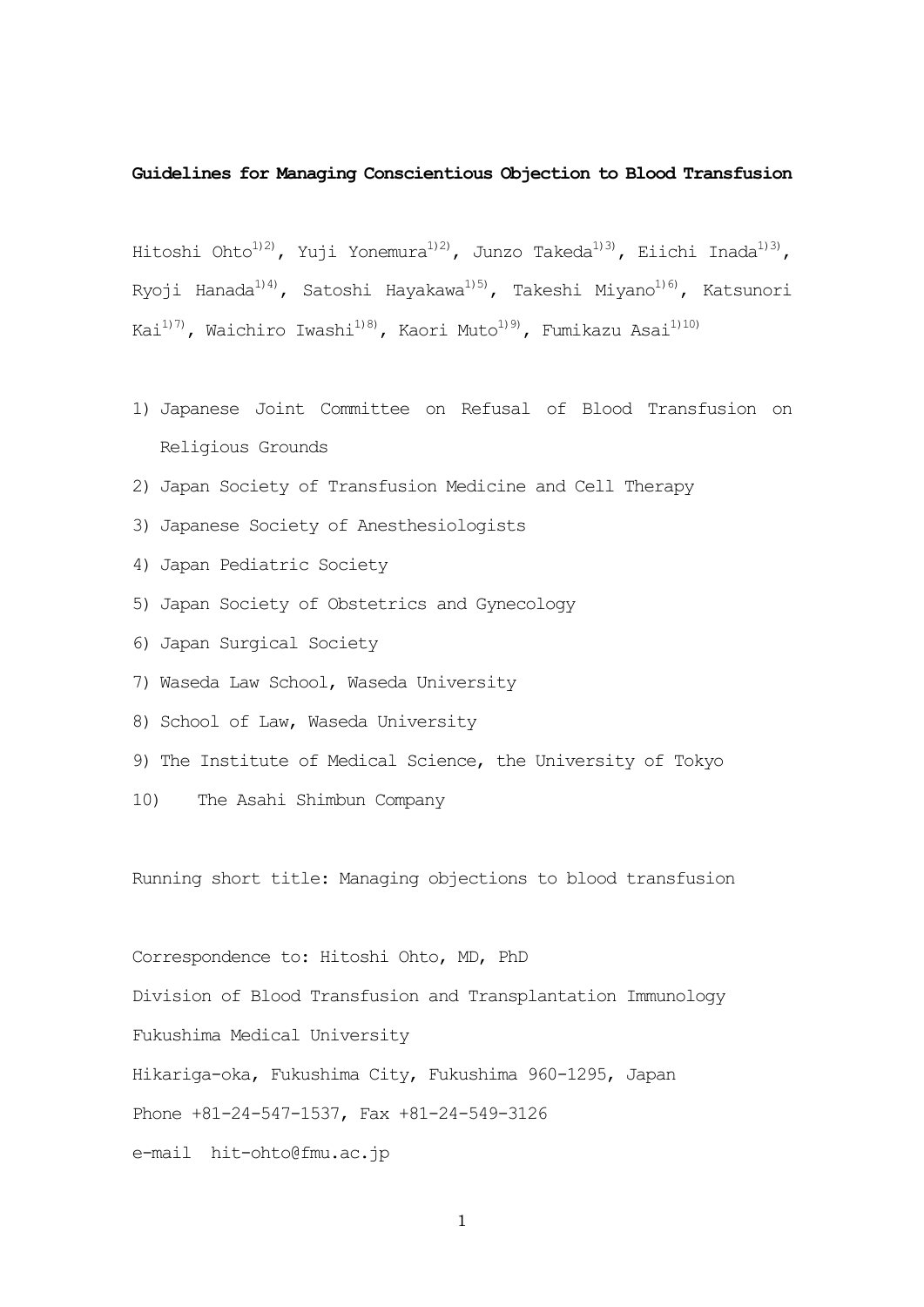### **ABSTRACT**

Parents sometimes deny their children blood transfusion because of their religious beliefs. The Japanese Joint Committee on the Refusal of Blood Transfusion on Religious Grounds asserts that the health and life of every child under 15 years of age should be guarded by the collective efforts of health, welfare and advocacy institutions when a parent or guardian seeks to withhold transfusion therapy. Patients 18 years or older should receive treatment without transfusion after signing and submitting a "Certificate of Refusal Blood Transfusion and Exemption from Liability". For a patient younger than 18, but 15 years or older, essential transfusion can be performed if the patient or at least one guardian consents. Without patient or guardians consent, guidelines for patients 18 years or older shall apply. Healthcare providers should offer the best possible care that is consistent with a patient's age and competency.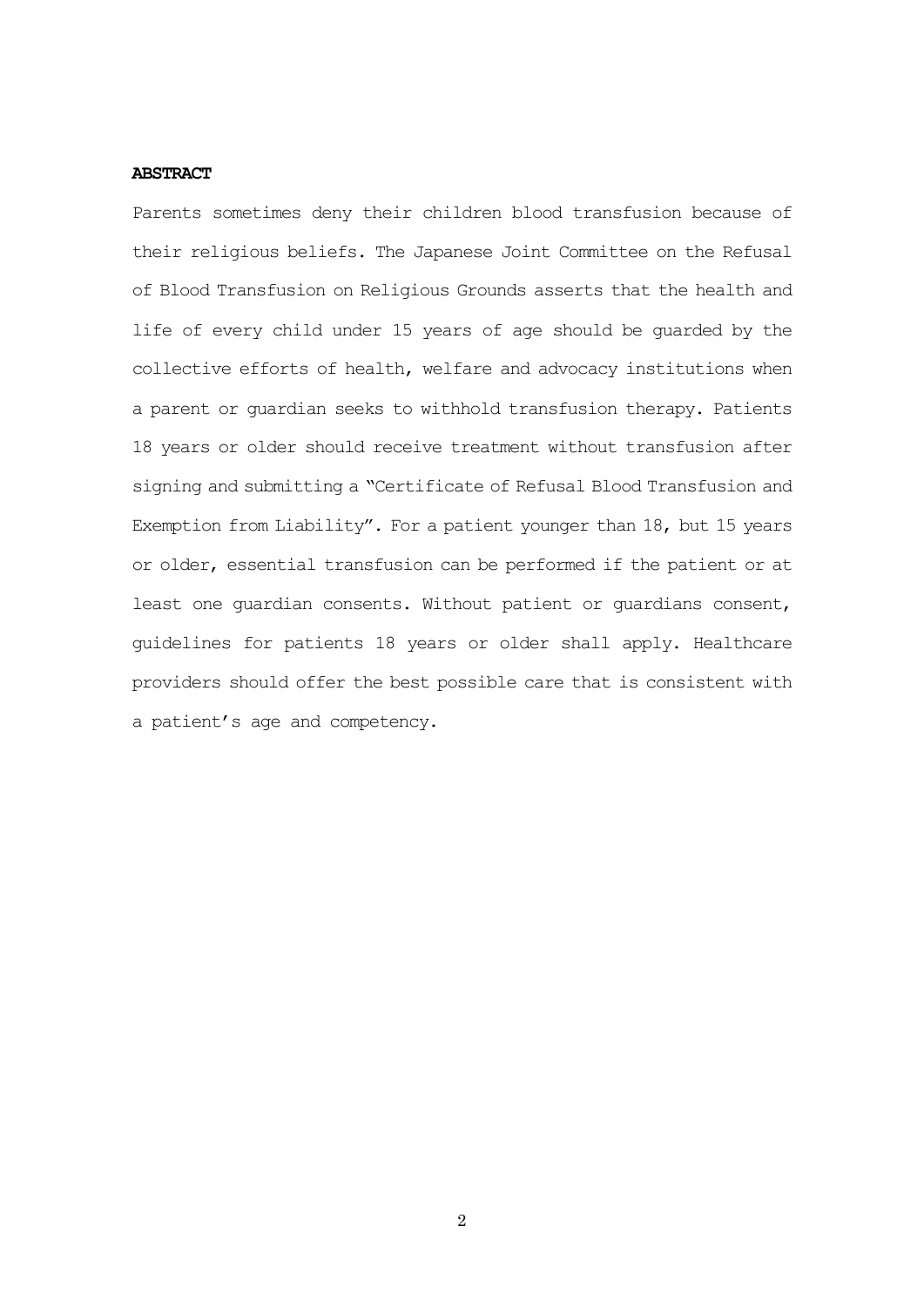Patients, or their legal guardians, may object to blood transfusion for various reasons. Reasons arising from misinformation or fear can be approached as with other medical interventions. Informed reasons arising from religious belief or personal conviction are legally and ethically challenging and warrant special consideration.

Concepts of human rights and personal autonomy have expanded in modern society where people with different value systems must co-exist. Jehovah's Witnesses, who number more than 200,000 active members in Japan and 6 million worldwide, embrace conservative values and avail themselves of modern medical care except transfusion of whole blood and the four major components of red blood cells, platelets, plasma and white blood  $\text{cells}^{1}$ .

A Japanese national survey revealed that in 2003, 0.8% (4 of 541 cases) of deaths attributed to surgical bleeding were related to religious refusal of blood transfusion $^{2)}$ . Although competent adult have the right to refuse blood transfusion for themselves $^{3(4)}$ , laws or judicial precedents in Japan have not totally established whether parents have the right to refuse necessary medical care, including transfusion for their children, even though there are two cases in which such parental rights were clearly denied by lower courts<sup>516)</sup>. The US Supreme Court made this clear in 1944, "parents may be free to become martyrs themselves. But it does not follow they are free, in identical circumstances, to make martyrs of their children before they have reached the age of full and legal discretion  $---''^7$ .

With regard to patients who object to blood transfusion, in 1998 the Japan Society of Blood Transfusion (JSBT, currently the Japan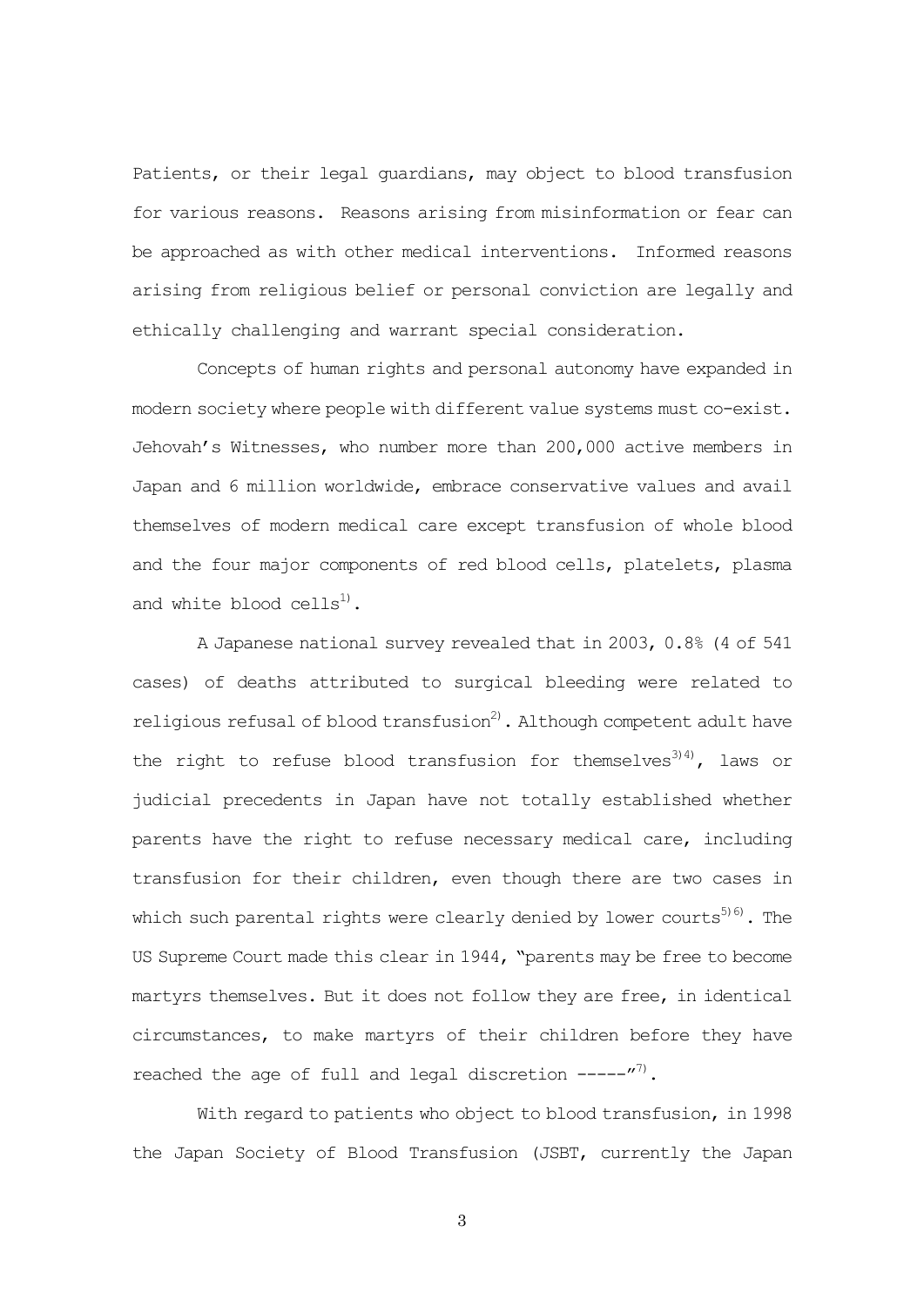Society of Transfusion Medicine and Cell Therapy, JSTMCT) reported that patients 18 years of age or older should be allowed to submit a "Certificate of Refusal of Blood Transfusion and Exemption from Liability" as a personal human right<sup>8)</sup>. For patients under 12 years of age, transfusion therapy is deemed appropriate when necessary, even against the wishes of the parent or guardian. However, JSBT did not address the patients between 12 and 18 years of age, leaving these cases for hospitals to address independently, because clear guidance was lacking at the time<sup>8)</sup>.

An investigation of child fatalities in the USA between 1975 and 1995 revealed that when faith healing was used in lieu of conventional medical treatment a substantial number (>140 cases) of child fatalities and associated suffering could be prevented $\binom{n}{2}$ . Existing laws in 1998 may have been inadequate in the USA to protect children from this form of medical neglect<sup>9)</sup>.

UNICEF found that almost 3,500 children under the age of 15 die every year from child abuse and neglect in 27 developed countries<sup>10)</sup>. Japan appears to have a higher incidence of child maltreatment deaths (1.0/100,000 children/week) than Spain (0.1) and Italy (0.2), comparable to Germany  $(0.8)$ , UK  $(0.9)$  and Canada  $(1.0)$ , and lower than the United States (2.4) and Mexico (2.7). Some parents/guardians will seek healing through religion rather than medical care. Medical neglect evaluations should focus on the child's needs rather than the caregiver's motivations or justifications. Religious objections should not be granted fundamentally different status from other types of objections<sup>9)</sup>.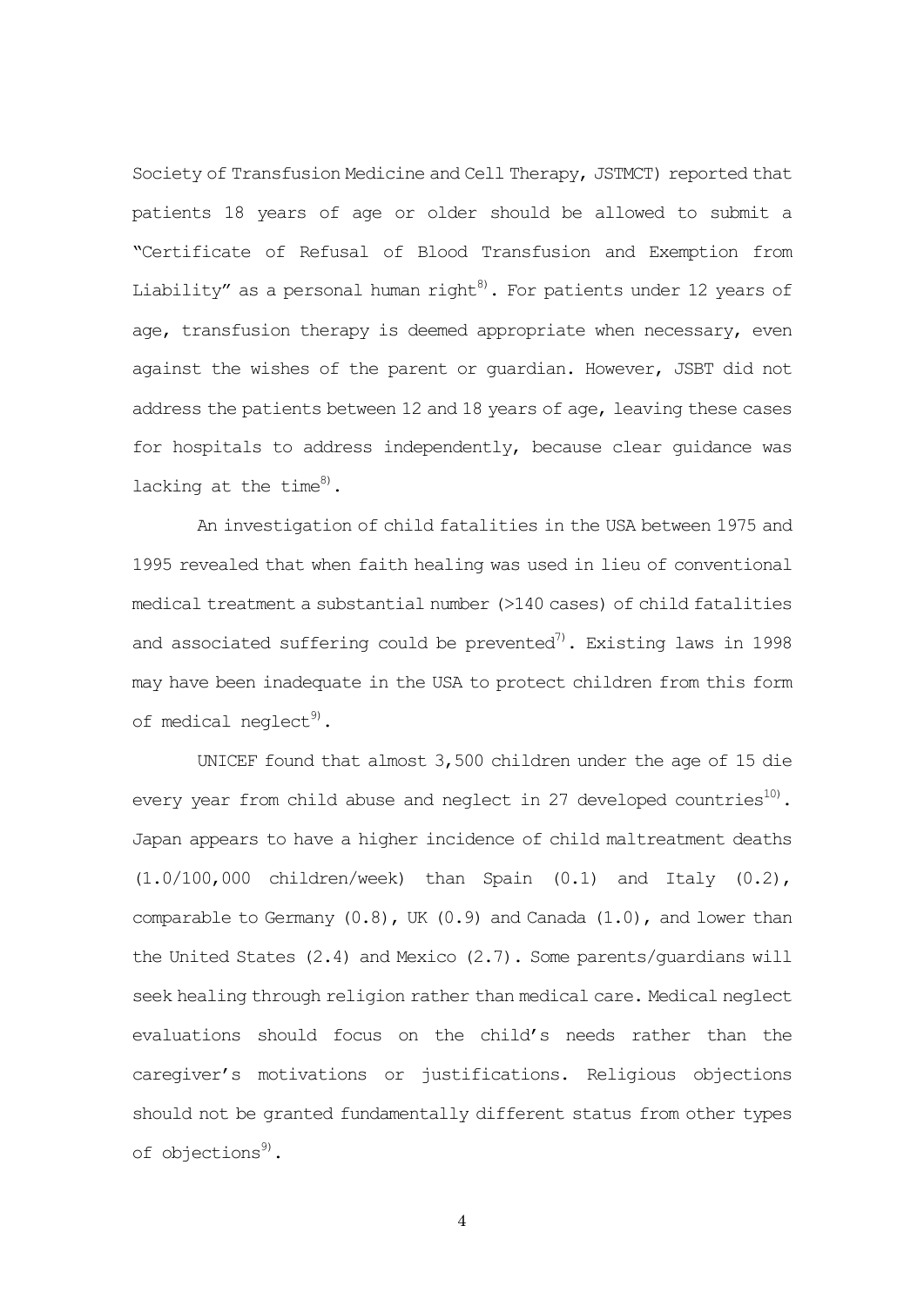Because second-generation believers are born into and grow up in a religion chosen by their parents or guardians, these second-generation believers can, in principle, leave the religion of their upbringing and move to another one; young children in this category should be protected by society as a whole from caregivers who abuse and/or neglect them.

The Joint Committee guidelines, discussed below, are officially sanctioned by JSTMCT, Japanese Society of Anesthesiologists, Japan Pediatric Society, Japan Society of Obstetrics and Gynecology and Japan Surgical Society. They clearly define when to accommodate the wishes of competent patients and when to protect younger children in situations where there is an objection to blood transfusion.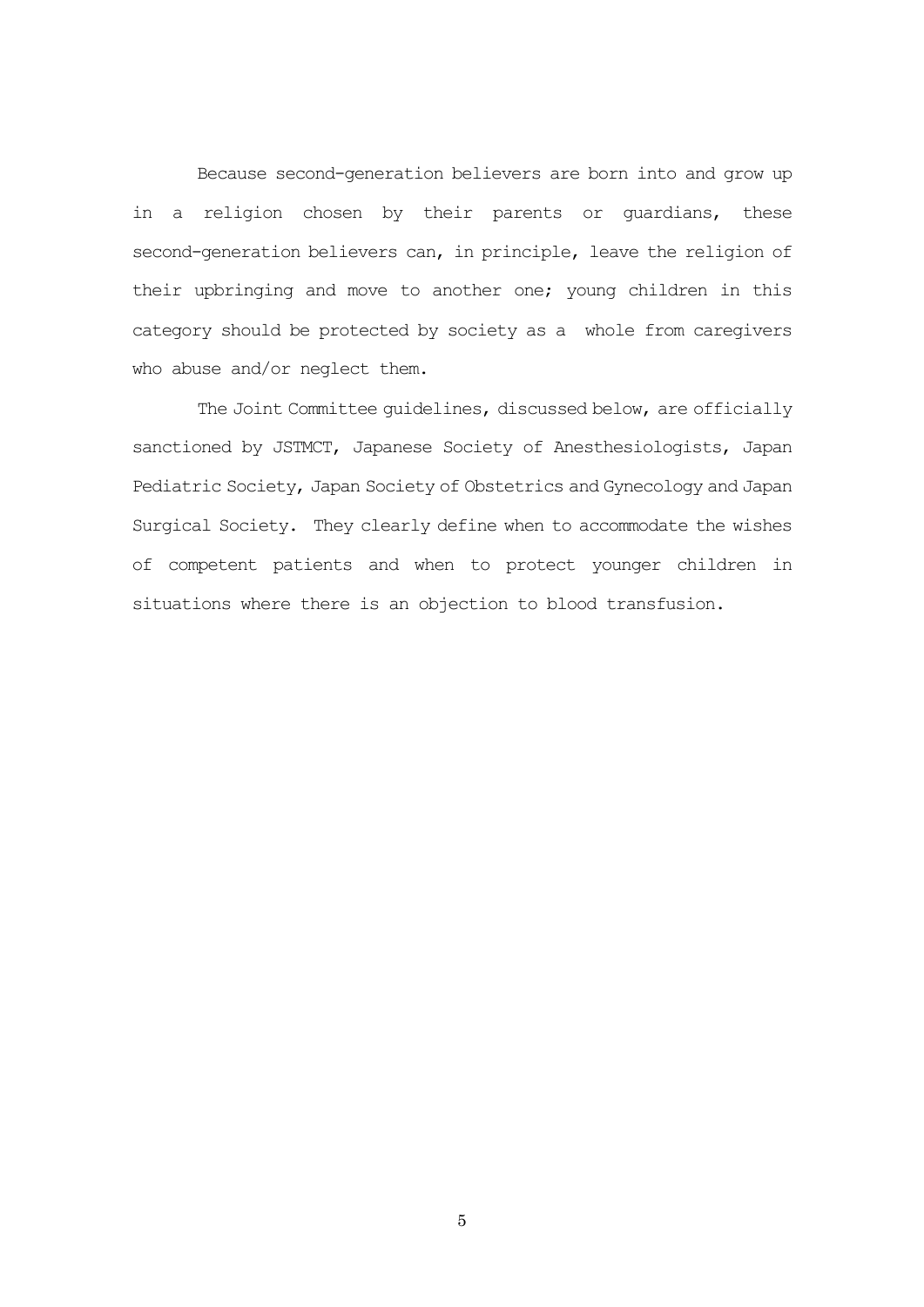**BASIC POLICIES REGARDING THE ADMINISTRATION OF BLOOD TRANSFUSION** Patients likely to benefit from blood transfusion, or suffer without transfusion, should be considered as belonging to one of three age categories: 18 years or older, 15 to 17 years, and under 15 years (Figure 1). Age 18 marks the transition from childhood to adulthood in Article 4 of Japan's Child Welfare Law, and age 15 has been considered a threshold of competence in several Japanese legal sources, including Article 797 of Japan's Civil Code, as the age of valid consent to adoption without proxy; Article 961 of the Civil Code, in reference to testamentary capacity; and Japan's Organ Transplant Law, as the age of valid consent to donate organs. Patients should also be considered as competent to make medical decisions, or not, as assessed by more than one doctor, including the doctor in charge of the patient's care.

# *For patients 18 years or older and competent to make medical decisions the following apply*:

If the medical provider consents to treat without blood transfusion, the patient shall sign and submit a "Certificate of Refusal of Blood Transfusion and Exemption from Liability" (see appendix  $1 -$  Note 1) to the medical provider.

If the medical provider cannot consent to treat without blood transfusion, the medical provider shall, at the earliest possible time, recommend transfer to the care of another provider.

# *For patients under 18 years or not competent to make medical decisions the following apply*: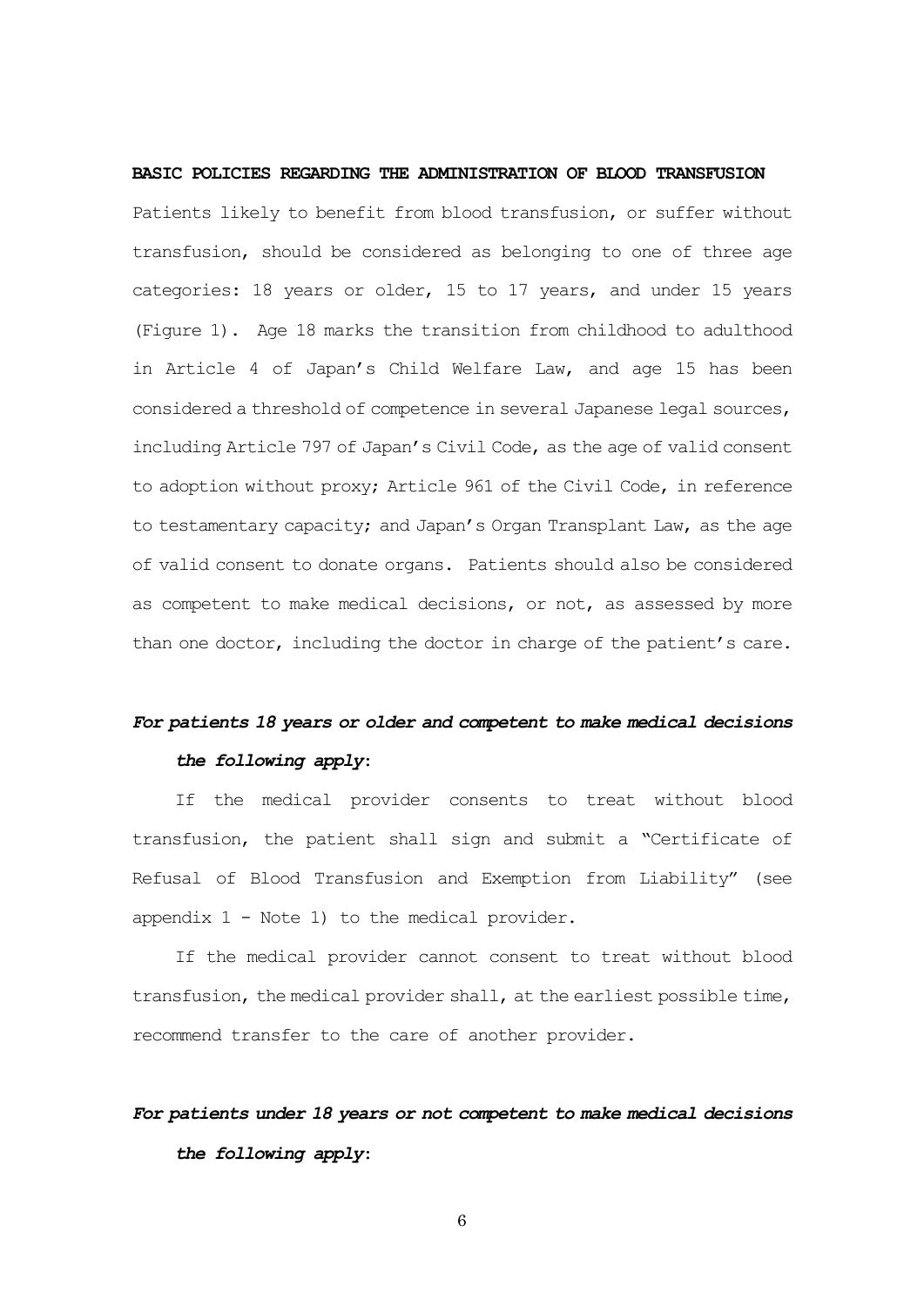Patients 15 years or older and competent to make medical decisions:

- a. When a legal guardian objects to blood transfusion but the patient wishes to receive it, the patient's informed consent shall be documented.
- b. When a legal guardian approves of blood transfusion, but the patient objects, the medical provider shall avoid transfusion to the greatest possible extent but may transfuse according to medical necessity. The guardian's informed consent shall be documented.
- c. When all legal guardians and the patient object to blood transfusion, guidelines for patients 18 years or older shall apply.

Patients under 15 years (see appendix 1 – Note 2) or not competent to make medical decisions, and a legal guardian objects to transfusion:

> d. When both legal guardians object to transfusion, the medical provider shall seek consent from the guardians and shall carry out treatment without blood transfusion to the greatest possible extent but may transfuse according to medical necessity. If consent is not granted, to the detriment of patient care, the medical provider shall report the situation as a case of child abuse to a governing authority. The governing authority shall place the child under protective custody and petition a family court to suspend the rights of guardianship. When the petition is granted, transfusion shall proceed according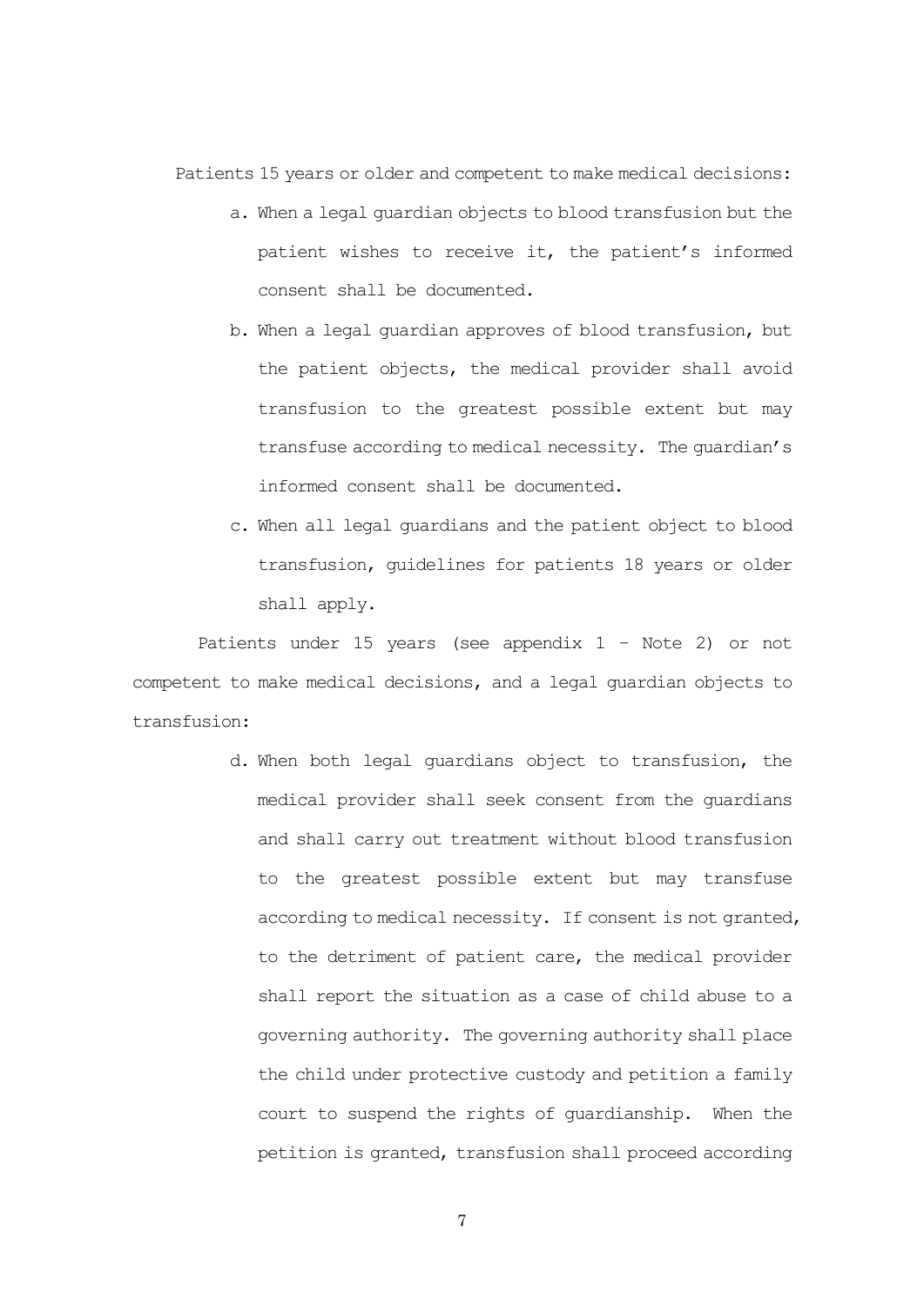to medical need with the consent of a court-appointed proxy guardian.

e. When one legal guardian consents to blood transfusion but the other objects, the medical provider shall make an effort to obtain the consent of both guardians, but in the case of an emergency, shall administer blood transfusion with the consent of the guardian who consents to blood transfusion.

## **FLOWCHART OF CONSENT TO BLOOD TRANSFUSION AND CERTIFICATE FOR EXEMPTION FROM LIABILITY**

Figure 1 represents a flow chart showing the procedures that a medical provider should follow in cases where objection to blood transfusion is asserted by a patient and/or legal guardian(s). Form 1 (see appendix 2) is a Certificate of Refusal of Blood Transfusion and Exemption from Liability.

## **BLOOD TRANSFUSION THERAPY AND INFORMED CONSENT**

The Ministry of Health, Labor and Welfare released the "Guidelines for Performing Blood Transfusion Therapy" (revised version) and the "Guidelines for the Use of Blood Products" (revised version) in September  $2005^{11}$ . The responsibilities for medical professionals appear in these guidelines. Regarding the requirements on the effectiveness and safety of blood products and the proper use of said products, the guidelines specify that medical professionals shall provide appropriate and adequate explanation to patients and/or their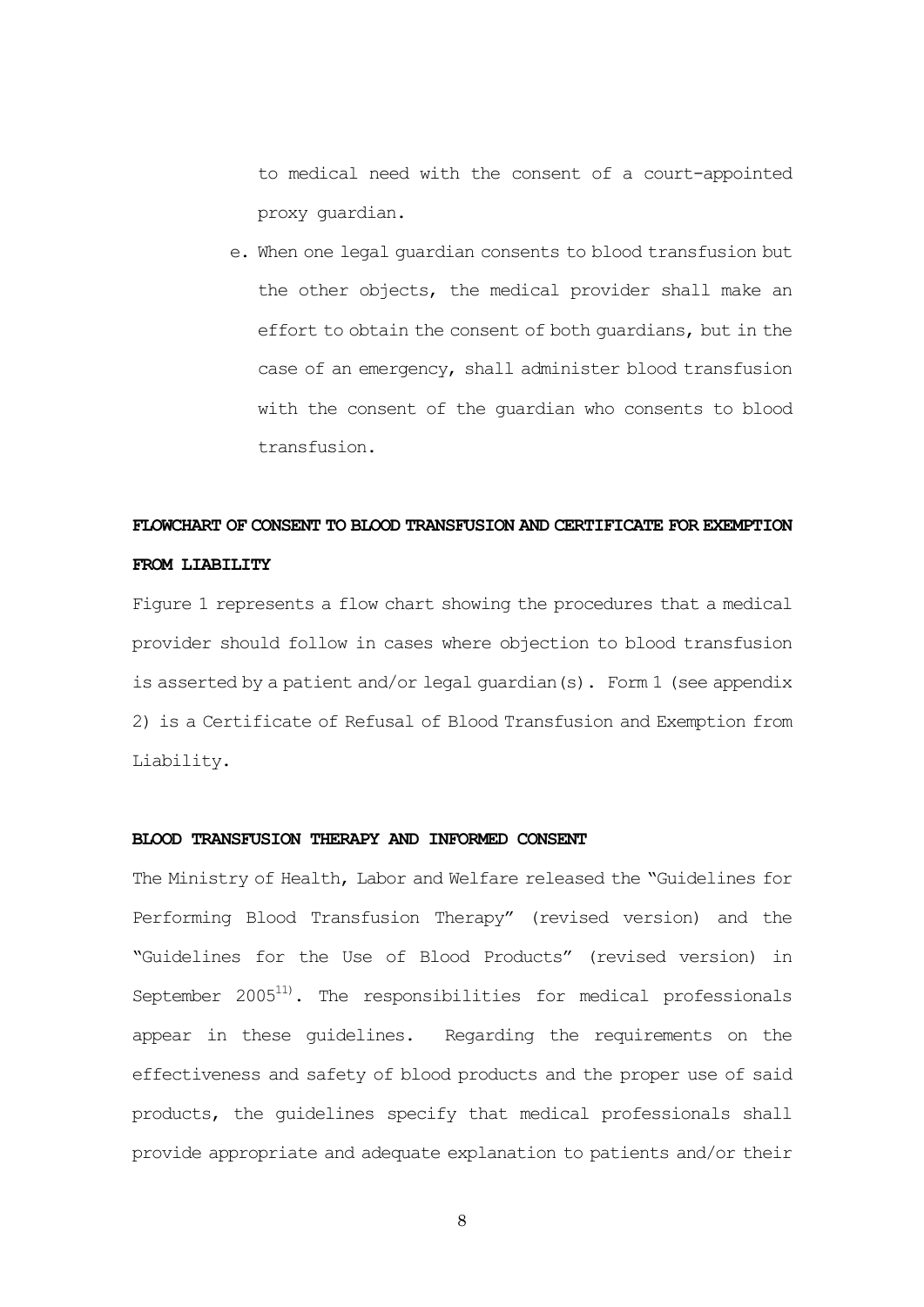family members in an effort to obtain informed consent, and that a medical professional shall decide whether or not to perform blood transfusion therapy after adequately weighing the potential benefits against the risks. Transfusion shall be kept to the minimum required for the desired effect and excess transfusion shall be avoided. Every effort shall be made to relieve clinical symptoms while avoiding blood transfusion to the greatest possible extent, if suitable alternatives are available. In addition, the statement on explanations and informed consent specifies that the following items shall be adequately explained in a manner easily understood by the patient and/or his/her family members:

- (1) Need for blood transfusion therapy,
- (2) Type and amount of blood product to be used,
- (3) Risks involved in transfusion,
- (4) Remediation available to those who suffer side effects and infectious diseases arising from transfusion,
- (5) Availability of autologous blood transfusion,
- (6) Screening for infectious diseases and storage of specimens,
- (7) Retention of medical records and their use in retrospective surveys, and,
- (8) Other transfusion therapy precautions.

Upon informed consent of the patient and/or his/her family members, documentation of consent shall be executed. A copy shall be given to the patient and a copy shall be attached to the medical record (physically or electronically, as applicable). If consent of the patient or his/her family is not obtained, blood transfusion should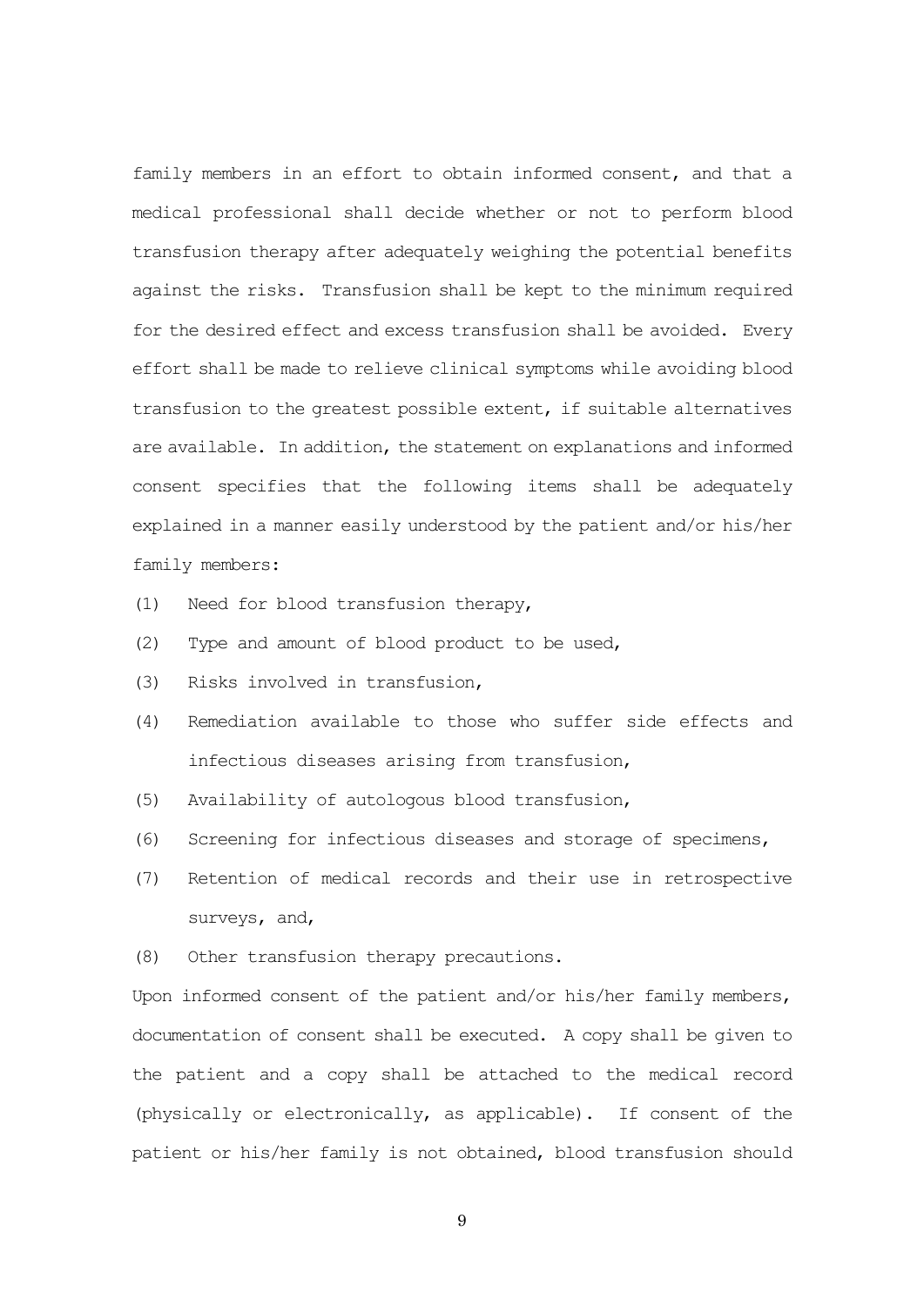not, in principle, proceed.

### **ACTIONS TO BE TAKEN BY MEDICAL PROVIDERS**

On the basis of judicial precedents, published guidelines set forth a way to allow blood transfusion under special circumstances, such as a situation that is life-threatening without transfusion, even if patient and/or guardian consent is not obtained. It is also feasible for medical institutions to adapt guidelines to particular circumstances after due diligence and with the approval of an ethics committee and/or other relevant body. In addition, it is desirable to have procedures in place to secure the consensus of more than one doctor, including the doctor in charge of a patient's care, to judge a patient's capacity to make medical decisions.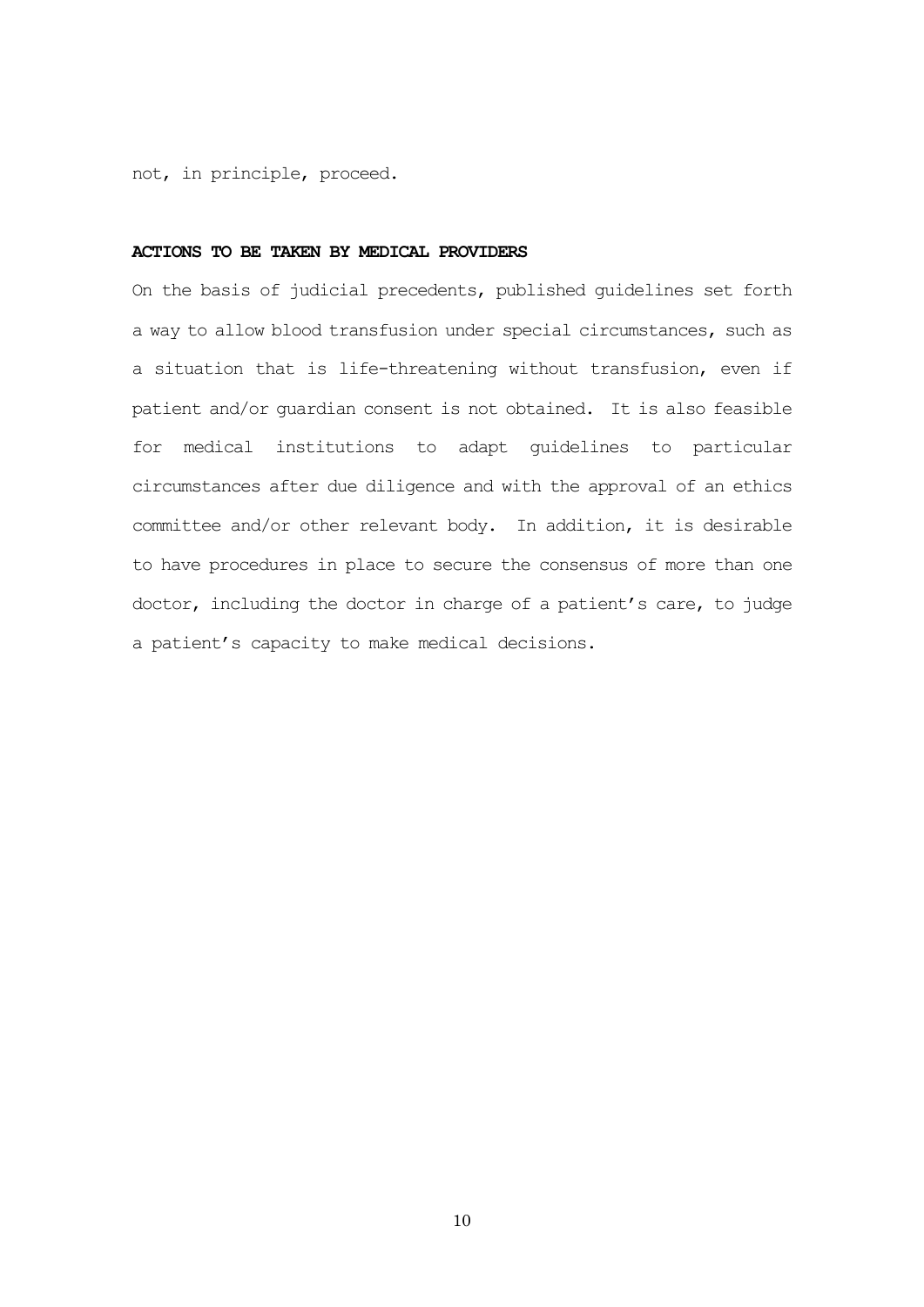## **COMMENTARY ON THE GUIDELINES FOR MANAGING CONSCIENTIOUS OBJECTION TO BLOOD TRANSFUSION**

JSBT (currently JSTMCT) published the "Report on Informed Consent in Blood Transfusion"8) in 1998. Regarding objection to blood transfusion on the basis of one's religious beliefs, this Report states that such patients should be required to submit a "Certificate of Refusal of Blood Transfusion and Exemption from Liability" and/or to change hospitals according to the rights of self-determination in medical care. From judicial precedents described below, refusal of blood transfusion is regarded as a personal human right in the case of competent adult patients. However, for patients under 18 years of age, objection to blood transfusion has been a matter for hospitals to address independently.

More recently, however, local family courts have issued provisional orders to affirm petitions for the temporary suspension of parental rights and the appointment of a proxy guardian from the directors of child consultation offices in cases of surgery with high levels of urgency<sup>12)</sup>. Although intervention in parental rights must follow court proceedings, which generally take time, the judiciary has expressed understanding towards hospitals having difficulties in the case of surgery for children for whom parental consent is not obtained, and this can be said to have prompted local family courts to issue provisional orders pending final determination. Discussions on the revised Child Abuse Prevention Law, passed on May 25, 2007, included one on allowing children to be treated without parental consent under the stipulation that only the "custodial rights" by which children are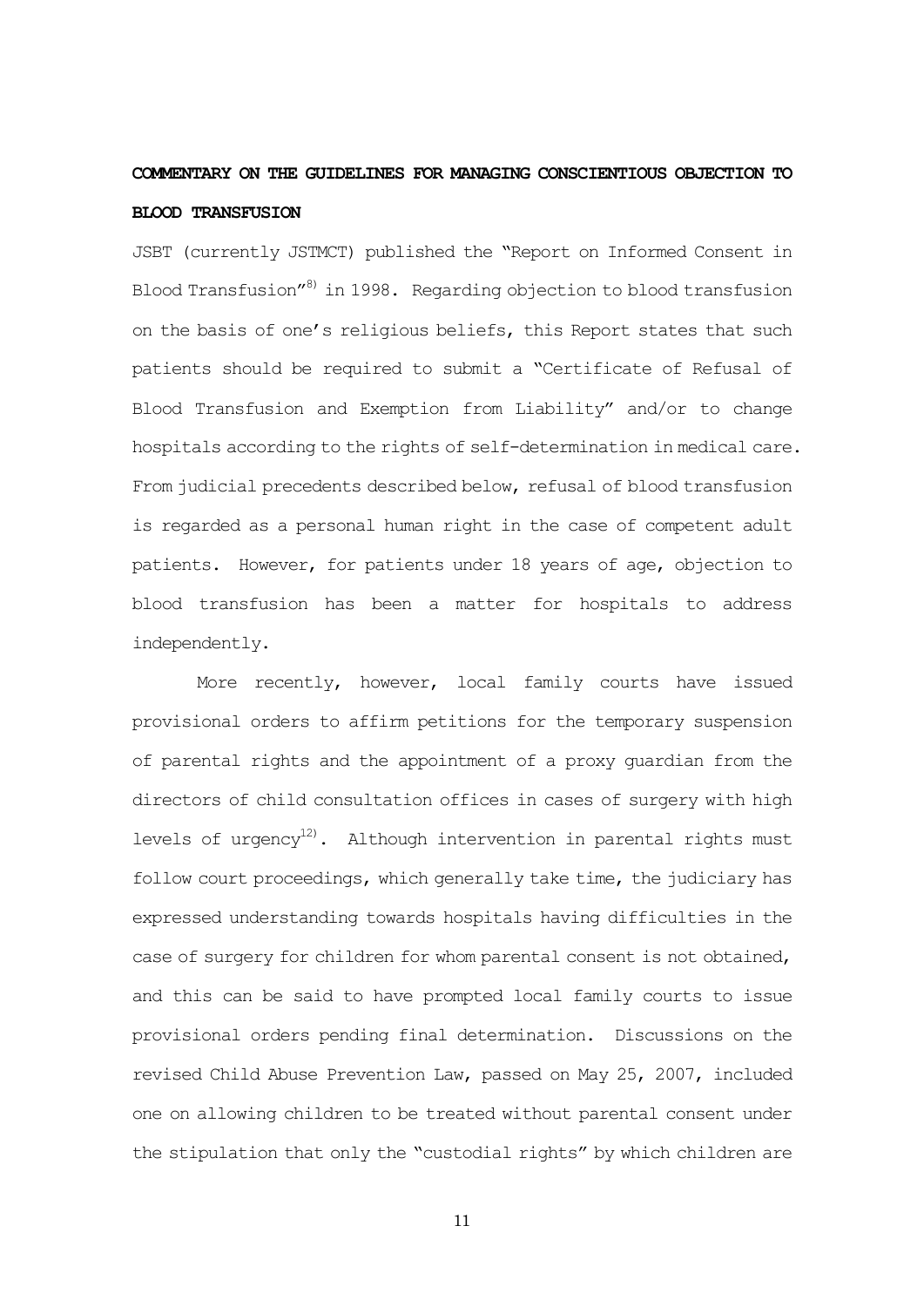protected and supervised (see appendix  $1 -$  Note 2) could be temporarily suspended. This was not included in the present revised law, but was incorporated in an appendix as the "temporary termination of parental rights" to be discussed in future revisions of the law.

The concept of medical neglect has contributed to an increase in such discussions. Medical neglect means not giving children the health care necessary or appropriate for them in light of medical standards and conventional wisdom. It includes not only parents not taking children to a hospital but also parents taking children to a hospital but not consenting to treatment. There is also the view that parental objection to blood transfusion for their children, e.g., on the basis of religious beliefs, is child endangerment and a form of child abuse<sup>13)</sup>. However, it cannot be denied that, depending on their age or stage of mental development, the children themselves may have internalized their parents' religious beliefs and established the refusal of blood transfusion as their own belief. It is therefore also difficult to make a sweeping judgment that all cases of the refusal of blood transfusion are cases of child abuse.

On the basis of the above-mentioned recent trend, Japanese Guidelines recognize a duty to provide the best treatment, including blood transfusion, to persons under 15 years of age, or otherwise lacking the capability to make medical decisions, by giving special consideration, while respecting the right of self-determination to the greatest extent possible. Regarding adults over 20 years of age who are incapable of making medical decisions, at present, the refusal of blood transfusion can only be left as a future issue to be addressed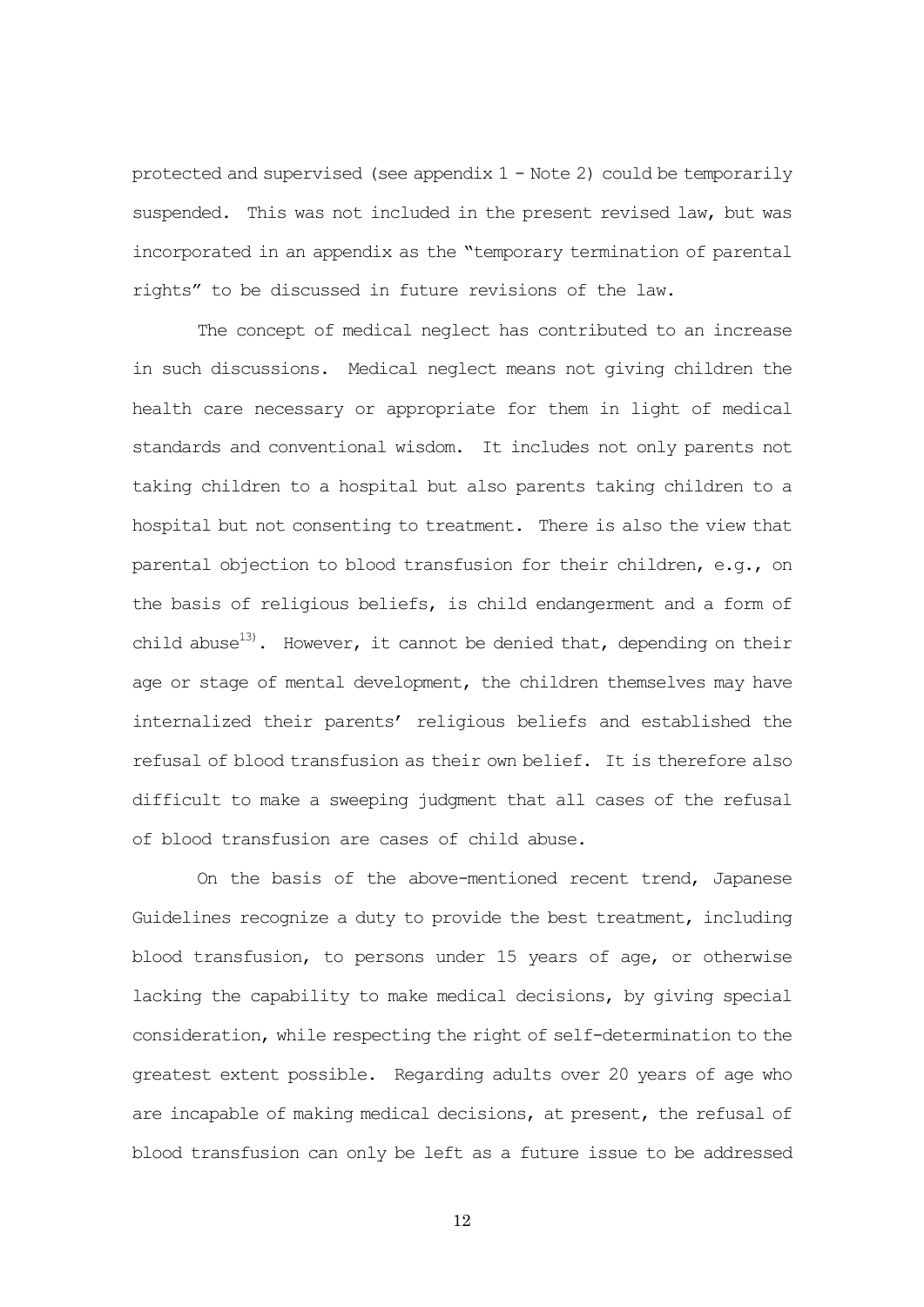in view of the relevant legal and social trends, since ethical, medical and legal standpoints are not yet fully established.

# *Assertion of people refusing blood transfusion on religious grounds and consideration of their psychological characteristics*

People who refuse blood transfusion on the basis of their religion assume an attitude of being unequivocally against blood transfusion, asserting the superior value of not receiving blood transfusion over maintaining life, in accordance with their faith. However, it is assumed that they accept alternatives to blood transfusion and indeed, seek them out actively. From this viewpoint, the medical provider should explain the availability of alternative treatments and the likelihood of successful surgery without blood transfusion at the hospital concerned.

Consideration should also be given to differences in the mental characteristics between first-generation followers who themselves chose to follow the religion and second-generation followers who have been greatly influenced, through their parents, by the doctrine and the organization of the religious group since childhood. It is pointed out that the second-generation followers are likely to acquire their parents' faith on the basis of their upbringing, and their feelings of fear and guilt at disobeying both their faith and their parents may be stronger than those of first-generation followers. The possibility should therefore be taken into consideration that children still under the care of persons with parental rights may suffer a negative psychological effect from choosing blood transfusion treatment of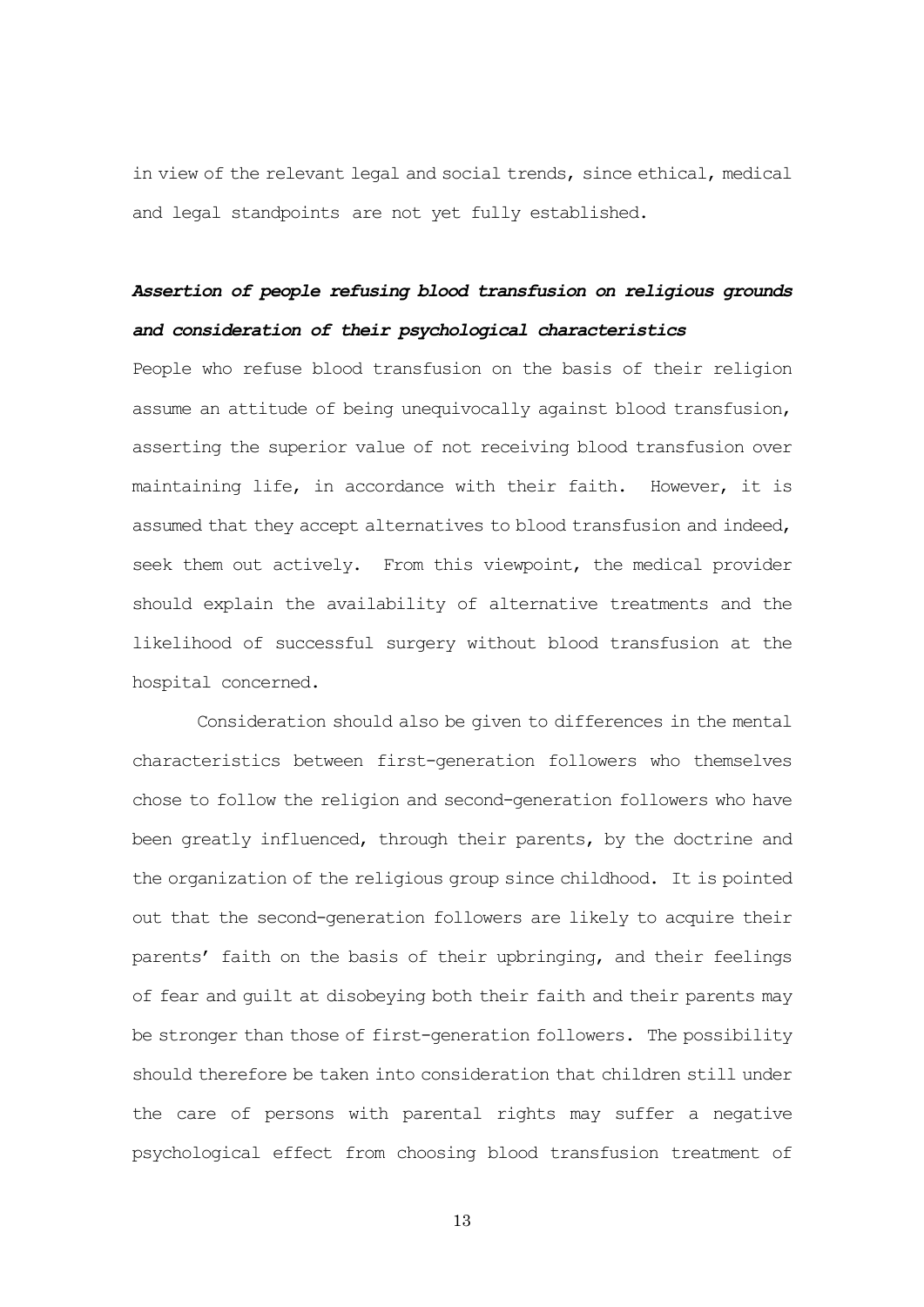their own will or upon being administered such treatment against their will, which may affect their future faith or family relationships. The medical provider is responsible for encouraging the parents of children who were administered blood transfusion against their will to nurture their children with the same care and responsibility as before the treatment. Measures should also be taken to obtain understanding and support from the religious organization if possible. In addition, counseling by persons specializing in pediatric/adolescent psychiatry should be provided to the patients during and after hospitalization to minimize the negative emotions that may arise as a result of having received blood transfusion contrary to their faith or against the parents' will. If blood transfusion is given under the temporary termination of parental rights, the parental rights should be reinstated quickly after the blood transfusion and continuous support be given so that the persons with parental rights will fully nurture the children after transfusion.

## *Judicial precedents*

Judicial decisions in which patients or their legal guardians objected to blood transfusion or treatment are described below. These are very important cases in understanding the right to refusetransfusion and health care neglect.

*Case 1***:** A male patient in his 30s was hospitalized in University Hospital A for bone sarcoma surgery in 1984. The patient desired surgery without blood transfusion for religious reasons. His parents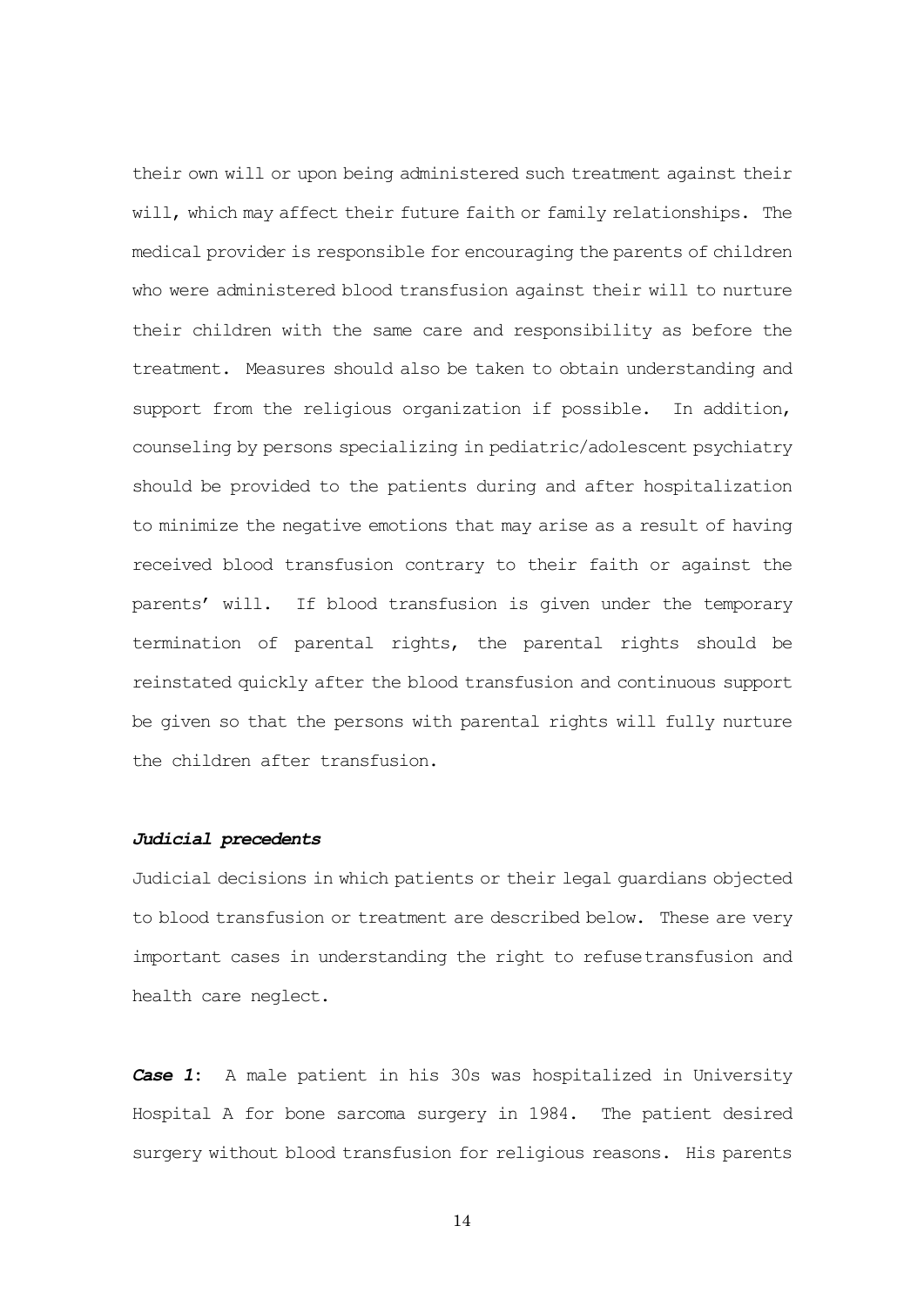filed a provisional disposition with the court to the effect that the hospital could be entrusted with operating on their son, the blood transfusion needed for it and other medical intervention. Oita District Court ruled it impossible to conclude that the refusal of blood transfusion was an illegal violation of parental rights because the patient was an adult of normal mental ability, including understanding and decision-making capacity, and dismissed the provisional disposition (see appendix 1 - Note 3) (December 2, 1985). *Case 2***:** A 10-year-old male patient was injured in a car accident in 1985. His parents refused blood transfusion, and the patient died at University Hospital B without receiving blood transfusion. Ultimately, only the driver was charged with an offence causing death, and was found guilty and fined 150,000 yen, although this criminal case was a summary order (see appendix 1 - Note 4; Kawasaki summary order, August 20, 1988).

*Case 3***:** A 63-year-old female patient underwent surgical excision of a hepatic tumor at University Hospital C in 1992. The patient was given blood transfusion against her will. She claimed damages and the Supreme Court ruled that the right to refuse blood transfusion was a human right (see appendix 1 - Note 5; February 29, 2000).

*Case 4*: For an infant (born in 2005) in whom a brain abnormality had already been detected in the fetal stage, the doctor explained the need for surgery because leaving the infant without treatment was very likely to lead to serious psychomotor retardation or death. However, the infant's parents (persons with parental rights) did not consent to surgery on the basis of their religion. The hospital reported this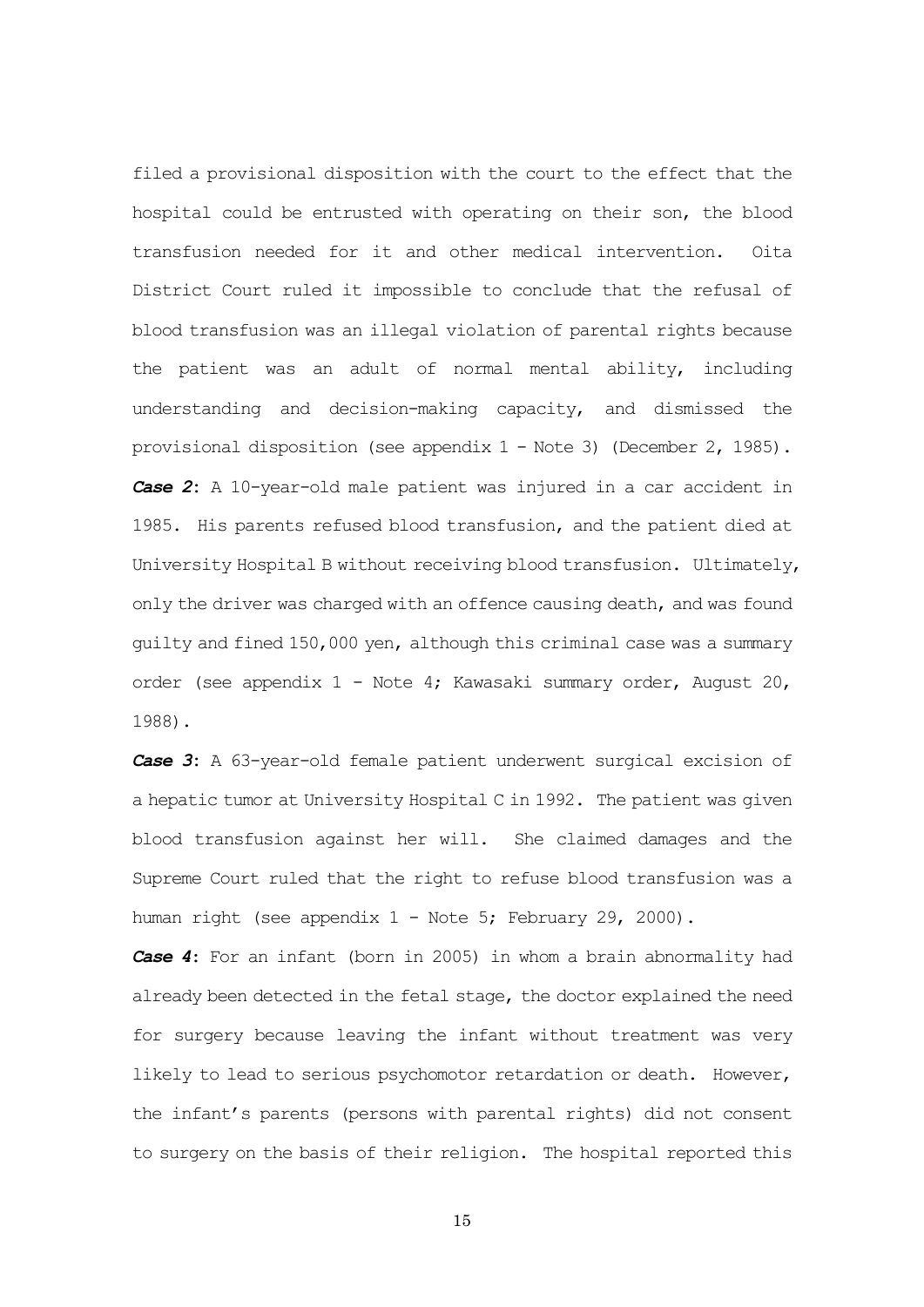as child abuse to the child consultation office. The director of the child consultation office petitioned a family court to: effect the determination of the removal of parental rights; take preservative measures prior to determination to temporarily suspend parental rights until final determination; and appoint a doctor specializing in the patient's disease, a former university medical professor, as the surrogate to exercise parental rights during that period. The Kishiwada Branch of the Osaka Family Court affirmed this petition on February 15, 2005, and stated that it was necessary to temporarily terminate the father's and mother's exercise of parental rights, because the refusal of surgery, even on the basis of religion or personal conviction, was an immediate danger to the infant, with a high likelihood of impeding healthy development, which are fundamental to a child's welfare. Also, it was decided that since "waiting for the results of determination on the merits of this case risks being hazardous to life or causing serious impairment, proper treatment, including surgery, must be performed as quickly as possible." With regard to the surrogate guardian, the court-appointed doctor was considered a specialist in the said disease and "to have the ability to choose the most appropriate medical procedures" after carefully evaluating various conditions including the patient's medical condition, and the appropriateness and risks of surgery (see appendix  $1 - Note 6$ .

*Case 5***:** An infant with serious heart disease (born in 2006) required emergency surgery. However, the infant's parents (persons with parental rights) did not consent to surgery on the grounds of their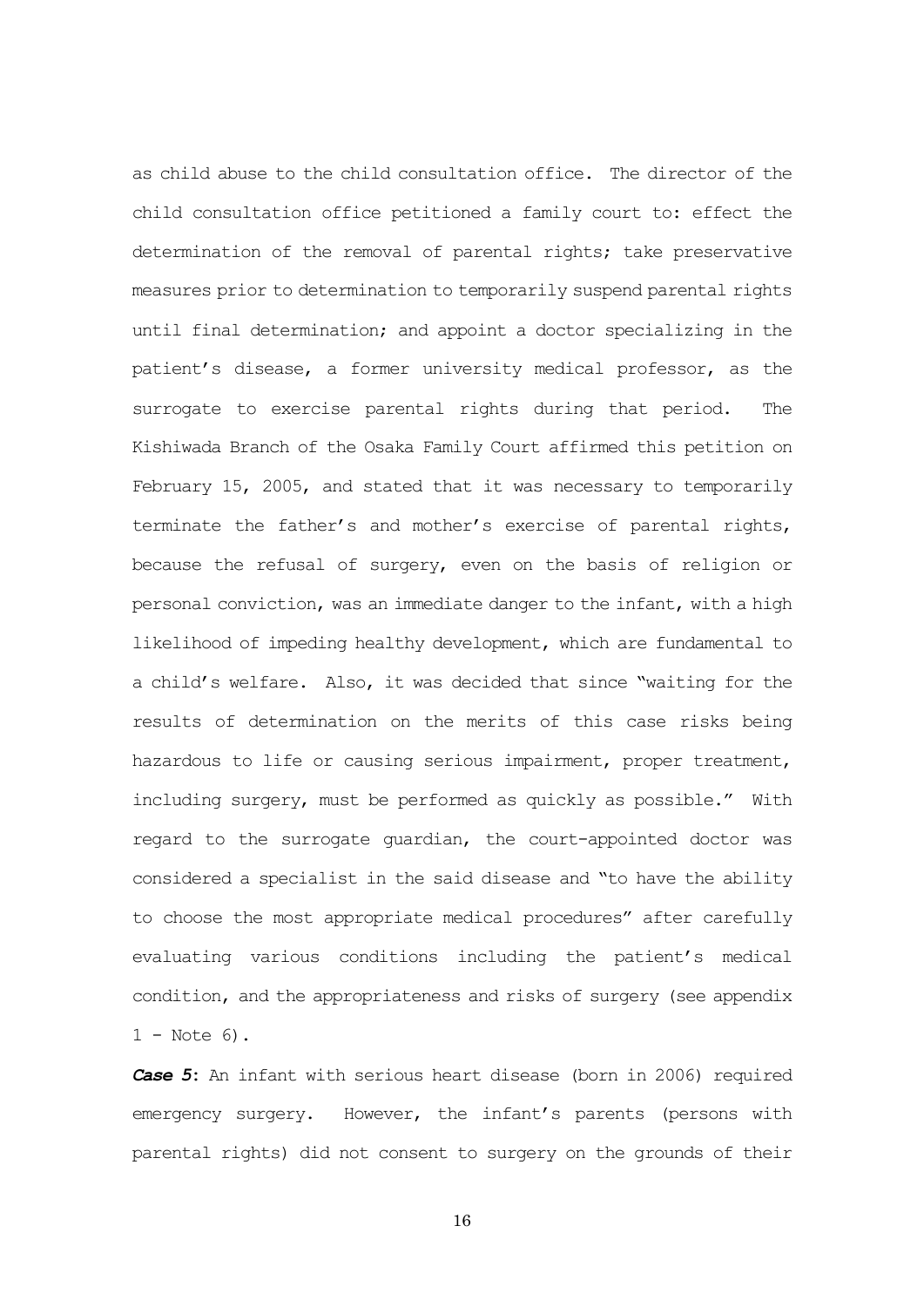religion. The director of a child consultation office asked a family court to enforce adjudication of the removal of parental rights on the merits of this case and to take preservative measures to provisionally terminate the exercise of parental rights prior to final and conclusive determination and to select a suitable lawyer as legal guardian during that period. The Nagoya Family Court accepted this request in an adjudication on July 25, 2006, and stated that leaving the situation as it was would certainly have risked the infant's life and that the parent's refusal to consent to surgery was an abuse of parental rights in the absence of a rational reason (see appendix  $1 -$  Note 6).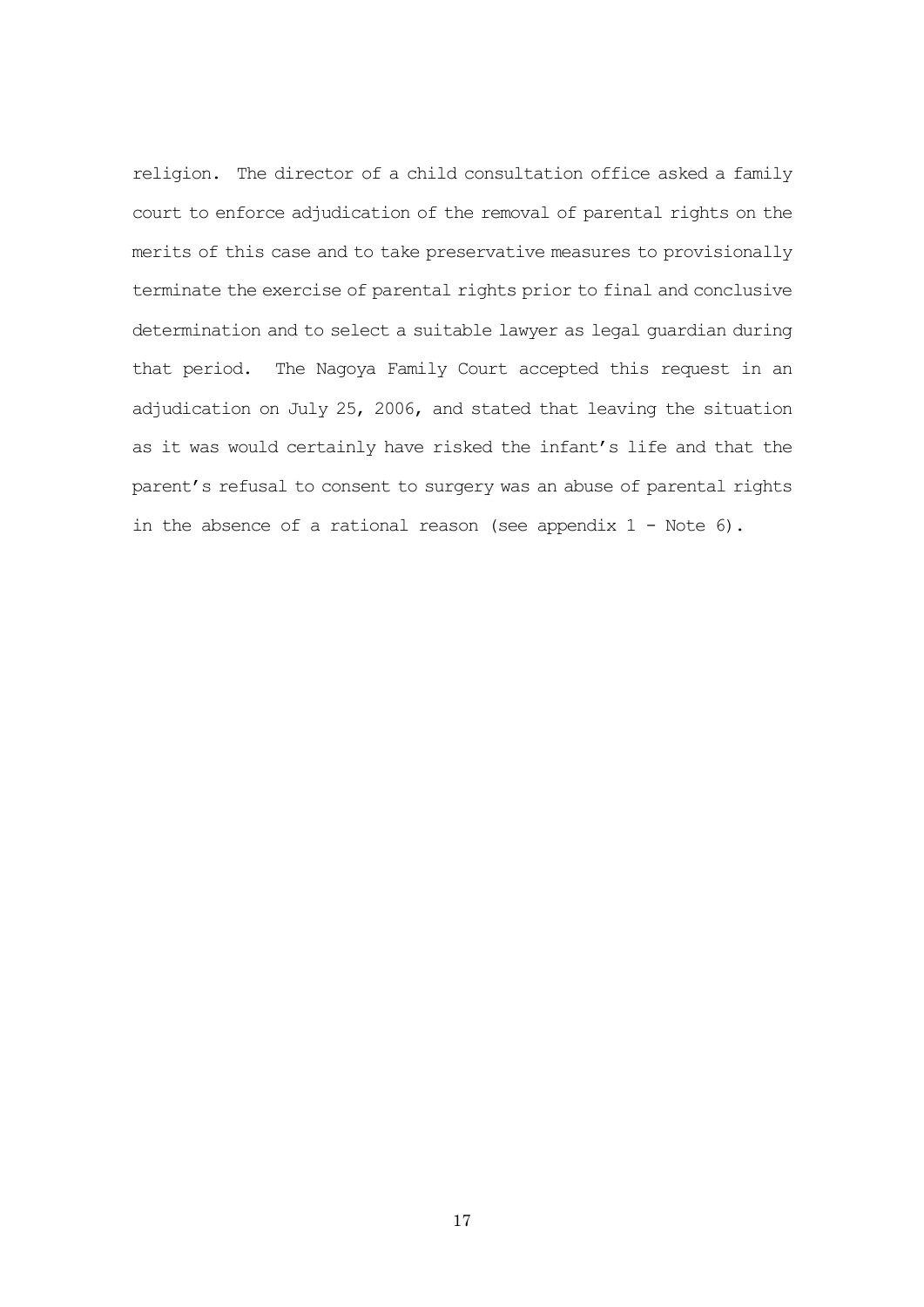#### **References**

- 1. Rogers DM, Crookston KP. The approach to the patient who refuses blood transfusion. Transfusion 2006:46;1471-1477.
- 2. Irita K, Kawashima Y, Morita K, et al. A supplemental survey in 2003 concerning life-threatening hemorrhage events in operating room. Masui (Anesthesia) 2005;54:77-86. (in Japanese, Abstract English)
- 3. Ohita District Court. December 2, 1985. Case number 1180 in 1985, page113.
- 4. Supreme Court. February 29, 2000. Civil Case Collection. Vol 54, No 2, page 582.
- 5. Osaka Family Court Kishiwada Branch. February 15, 2005. Case number 13 in 2005., or Monthly Bulletin on Family Courts, Vol. 59, No. 4, p. 135.
- 6. Nagoya Family Court. July 25, 2006. Case number 1026 in 2006., or Monthly Bulletin on Family Court, Vol. 59 No. 4, p. 127.
- 7. Asser SM, Swan R. Child fatalities from religion-motivated medical neglect. Pediatrics 1998;101:625-629.
- 8. Ohto H, Ueda T, Kamata K, et al. Report on informed consent in blood transfusion. J Jpn Soc Blood Transfus 1998;44:444-457 (in Japanese), or Transfusion Science 1998;19:201-215 (in English).
- 9. Jenny C, and the Committee on Child Abuse and Neglect. Recognizing and responding to medical neglect. Pediatrics 2007;120:1385-1389.
- 10. United Nations Children's Fund Innocenti Research Contre Report Card No 5. 2003. Child abuse leads to 3,500 deaths each year in developed countries, new research finds. At; <http://www.unicef.org/irc>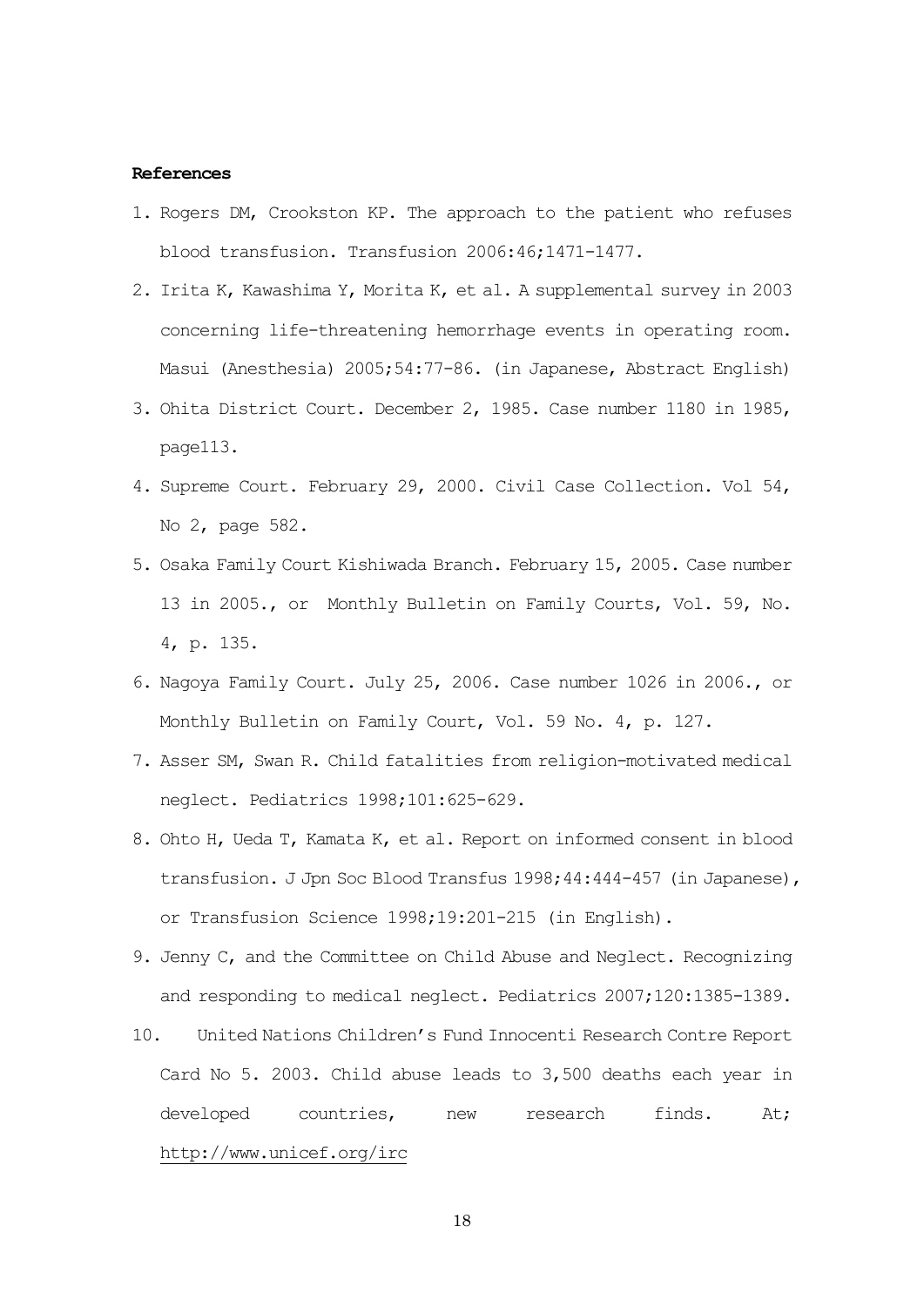- 11. Pharmaceutical and Food Safety Bureau Notice, Yakushoku issue No. 0906002, September 6, 2005.
- 12. Article 15-3 of the Domestic Affairs Adjudicative Law and Article 74 of the Domestic Affairs Adjudicative Regulations.
- 13. "Child Abuse Prevention: a Legal and Practical Manual" (2001), the Committee on the Rights of Children, the Japan Federation of Bar Associations.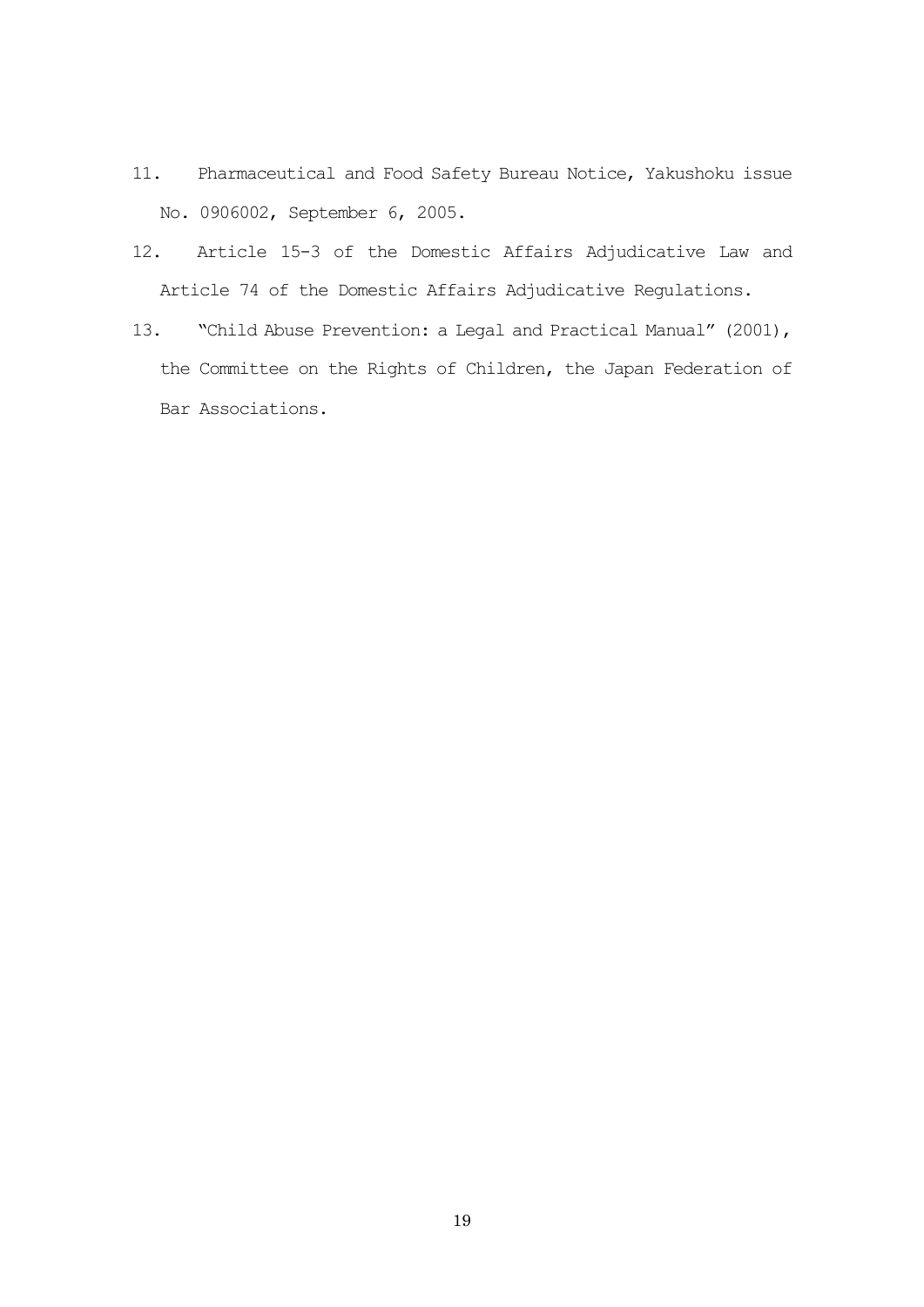**Legend to Figure 1. Flowchart of consent and refusal of blood transfusion.**

The flowchart shows that objection to blood transfusion shall be resolved according to the age and autonomous decision-making capability of the patient.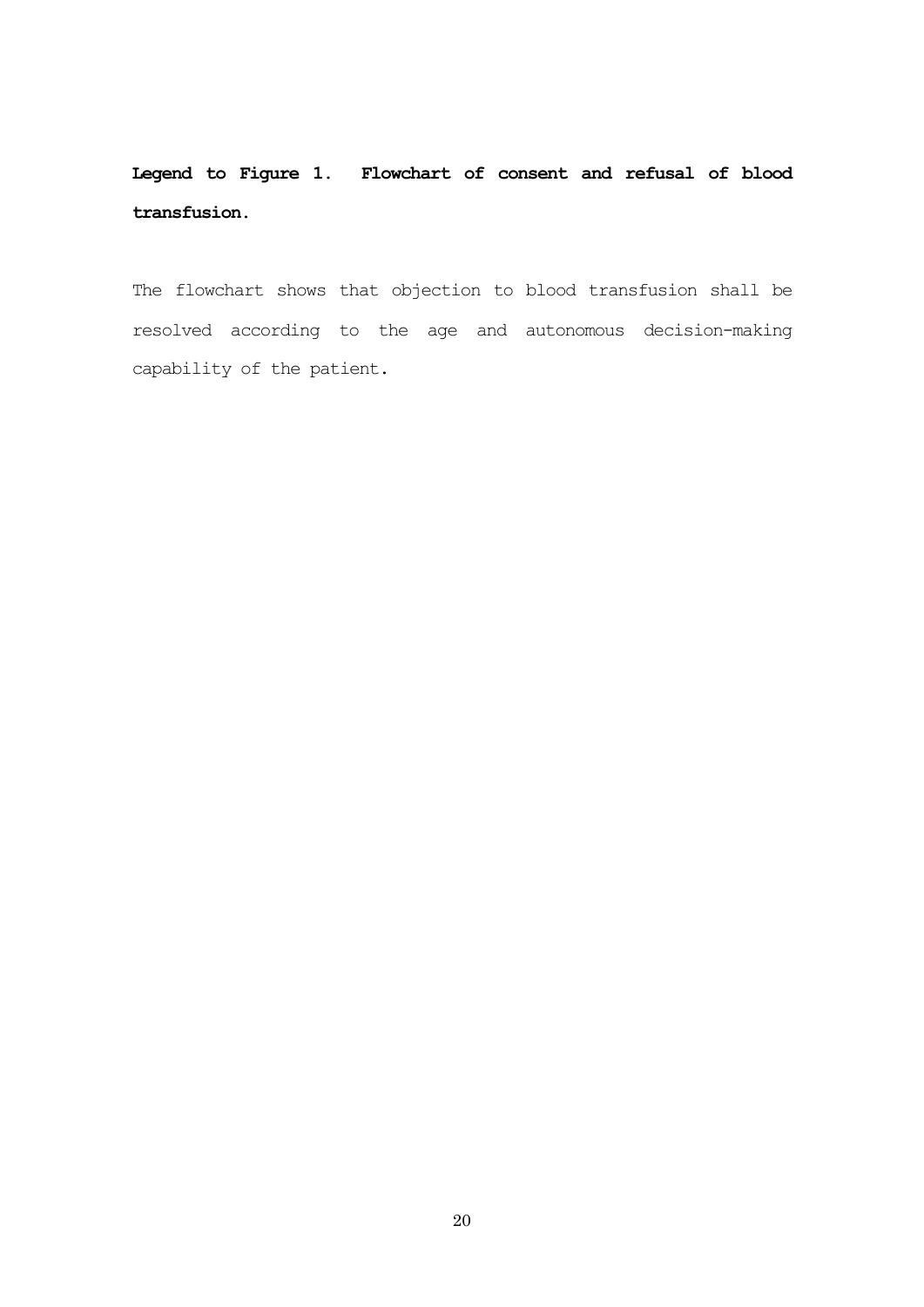#### **APPENDIX 1(End Notes)**

*Note 1***:** A "Certificate of Refusal of Blood Transfusion and Exemption from Liability" (Form 1) is desirable. In an urgent case, however, a similar document completed by the patient himself/herself is also considered valid.

*Note 2***:** Children or infants refer to persons less than 15 years of age in these guidelines.

*Note 3***:** The decision of case 1 can be considered as having had considerable impact on the subsequent theoretical and practical development of the blood transfusion refusal issue in Japan.

*Note 4***:** Case 2 suggests that even a patient's parents may face criminal charges, such as for abandonment of a vulnerable, dependent person or for causing death by misconduct (involuntary manslaughter). This may also apply to the doctor who treats such patients. Other questions arise: Was there any causal relationship between the driver's behavior and the child's death? Can parents be allowed to refuse blood transfusion to their children on the grounds of their own religious beliefs? Are parents not criminally responsible? Is the doctor who withheld blood transfusion not criminally responsible for the child's death? Asserting the parents' religious beliefs against the best interests of the child's life may also be considered an abuse of parental rights. The child should not be prevented from establishing his/her own religious beliefs in the future.

*Note 5***:** The court decision for case 3 is more definitive than that for case 1 in that the refusal of blood transfusion was explicitly acknowledged as a human right. The hospital adopted the policy that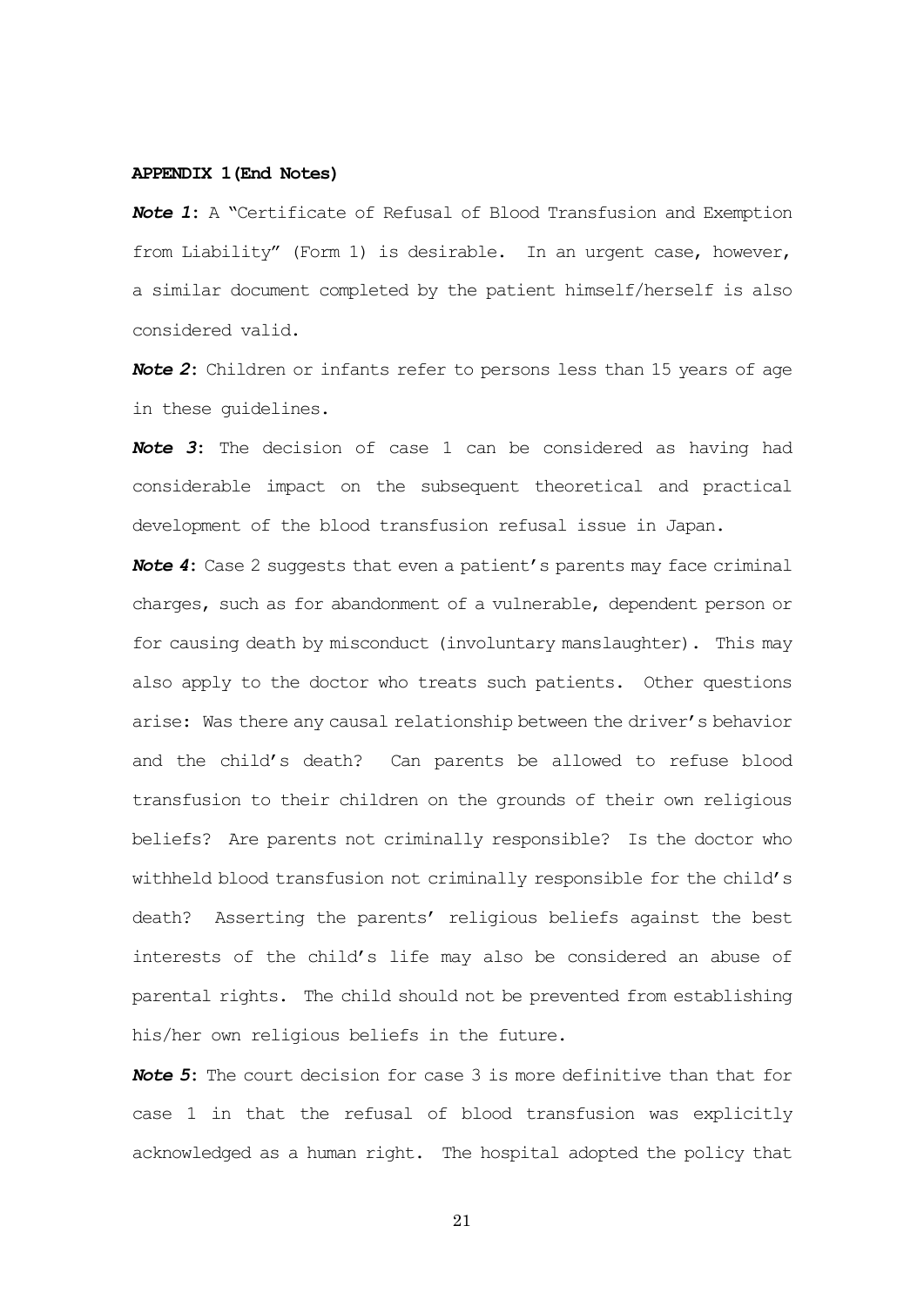if patients refuse blood transfusion on the basis of their religion, their refusal of blood transfusion is to be respected to the greatest possible extent, but that blood transfusion shall be administered regardless of the consent of the patient and the family members if there is no other life-saving procedure than blood transfusion. The Supreme Court stated, "It is right for doctors engaged in the profession of managing human life and healthcare to perform appropriate surgery in accordance with medical standards to remove the liver tumor from the patient. However, if the patient expresses a definite intention to refuse medical treatment including blood transfusion on the grounds that receiving blood transfusion violates his/her religious beliefs, the right to make such a decision must be respected as a human right. Since the patient had a strong determination to refuse blood transfusion under all circumstances in accordance with his/her religious beliefs and entered Hospital C expecting to receive surgery without blood transfusion, the doctors should have explained that they would follow their hospital policy of giving transfusion if a situation arose during surgery in which no life-saving means other than blood transfusion was available, and should have left the decision on whether or not to undergo surgery to the patient, while continuing the patient's hospitalization. Furthermore, it is undeniable that the doctors deprived the patient of decision-making rights regarding whether or not to undergo surgery that was likely to involve blood transfusion, and that, from this point of view, the patient's human rights were violated and the doctors should be liable to compensate the patient who suffered emotional distress [partially omitted]."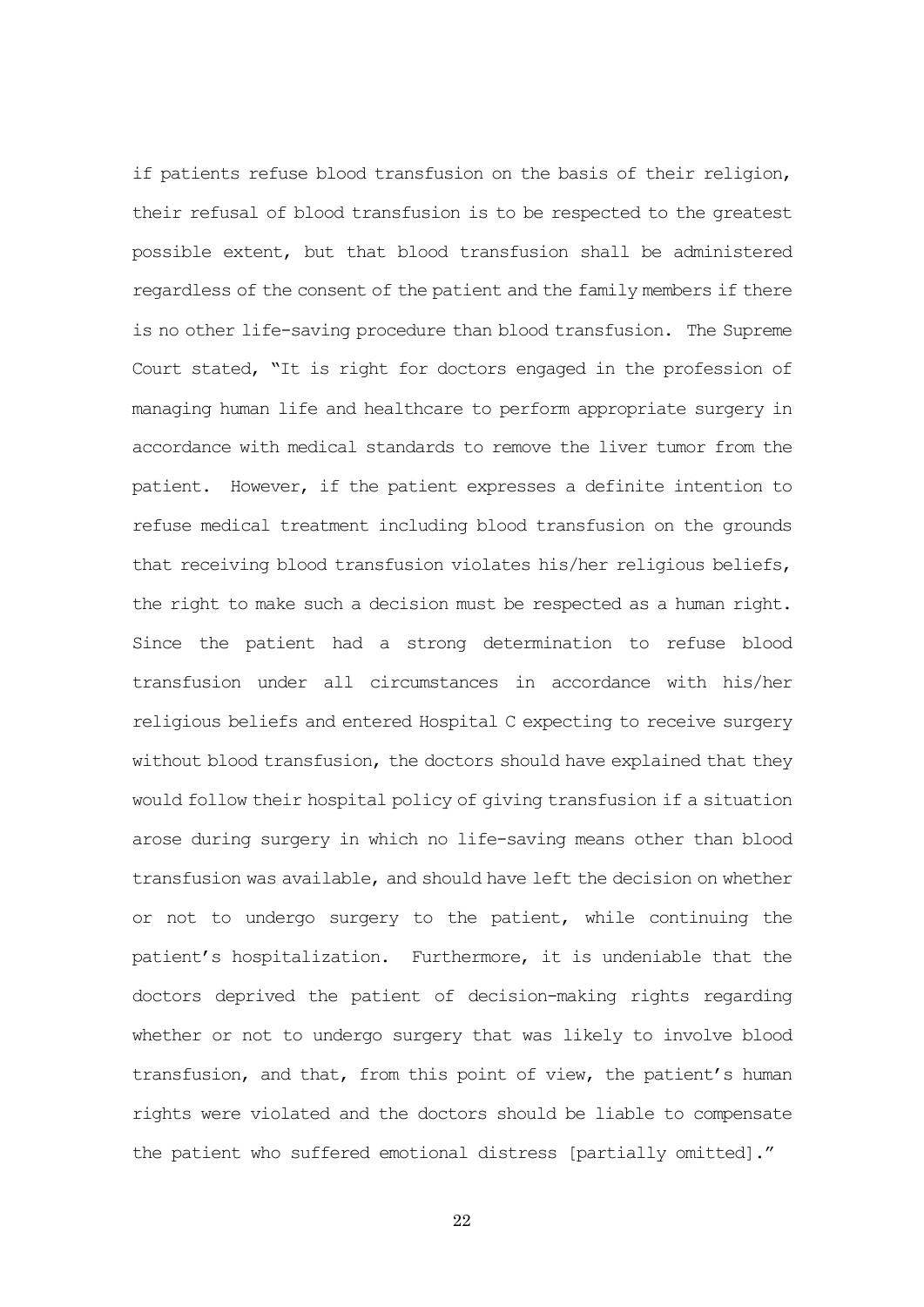*Notes 6***:** Cases 4 and 5 are not cases of religious belief *per se*, but concern the temporary termination of parental rights and the appointment of surrogate guardians by preservative measures prior to determination because of the refusal of the parents to allow surgery. Case 4 in particular was the first case of this type of decision in Japan. Regarding these cases, it should be noted that the framework of child abuse prevention was employed in which, upon the receipt of the hospital's report of the parents' refusal to consent to surgery as a case of child abuse, the director of the child consultation office filed the petition to family court (Article 6 of the Child Abuse Prevention Law and Article 25 of the Child Welfare Law). This indicates that the irrational refusal of treatment should be taken to be medical neglect, even if arising from religious beliefs. It is also noted that the doctor and the lawyer were appointed as guardians in cases 4 and 5, respectively, during the temporary termination of parental rights. The system adopted in these determinations is such that the court does not directly enforce medical treatment of a child, but excludes irrational judgment by the persons with parental rights, and leaves medical care decisions to persons able to act rationally. It can be said, therefore, that case 4, which determined that a person able to choose the most appropriate medical treatment should be selected as the surrogate guardian, provided a decision which can serve as a beacon in the future. In general, it takes time to legally intervene in parental rights, but it was recently indicated that, in a very urgent case involving human life, the court can take preservative measures for the temporary termination of parental rights in a short time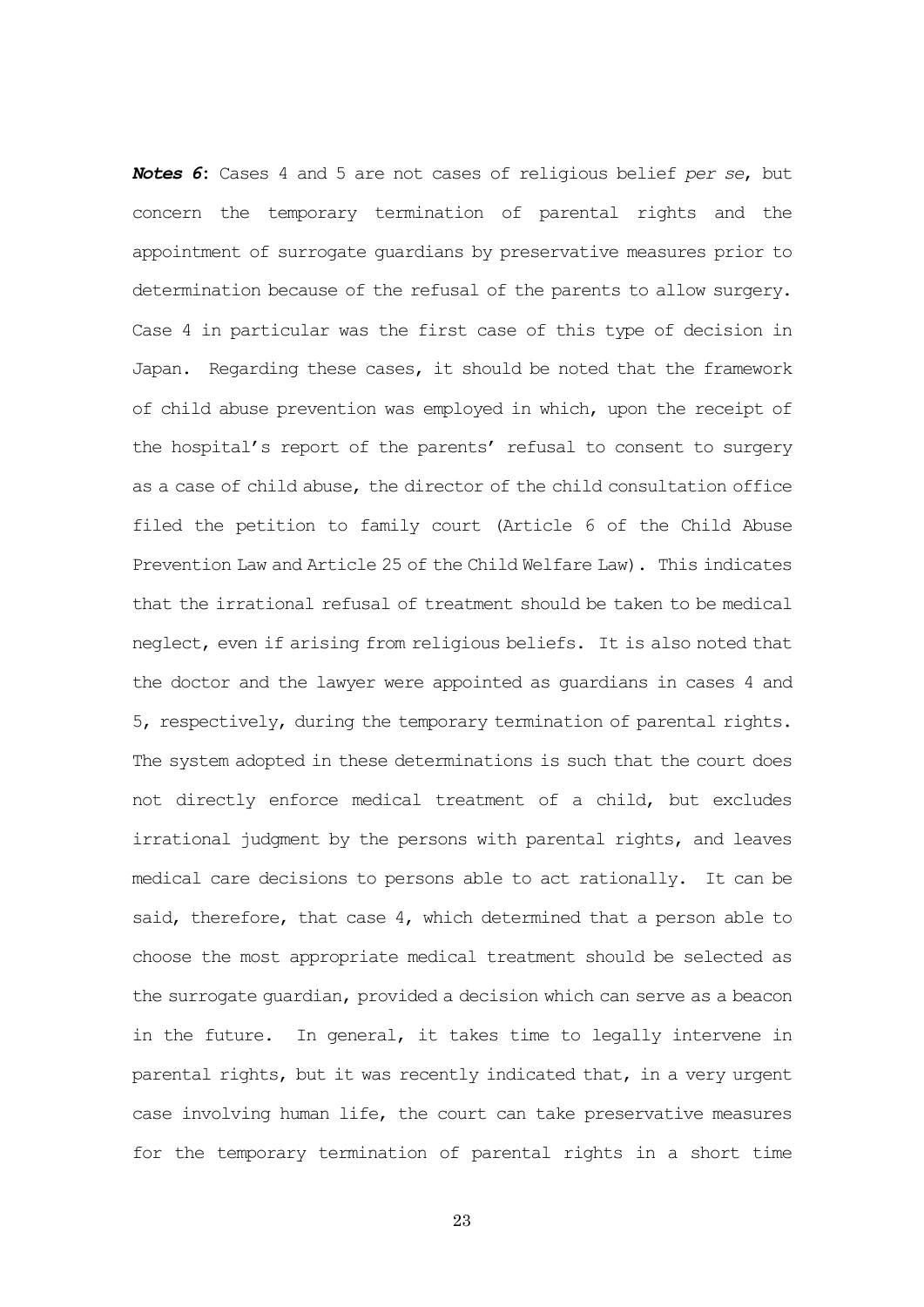(October 21, 2006, Osaka District Court).

### **Appendix 2 – Form 1**

**Certificate of Refusal of Blood Transfusion and Exemption from Medical Liability (example)**

Regarding the treatment (surgery, etc.) of \_\_\_\_\_\_\_\_\_\_\_\_\_\_\_\_\_\_\_\_\_\_\_\_\_

Date of explanation:

Explained by:

Doctor in charge (signature) \_\_\_\_\_\_\_\_\_\_\_\_\_\_\_\_\_\_\_\_\_\_

Doctor in charge (signature) \_\_\_\_\_\_\_\_\_\_\_\_\_\_\_\_\_\_\_\_\_\_

 $\texttt{Department:}\footnotesize\begin{minipage}{14.5cm}\begin{tabular}{|l|l|l|} \hline \texttt{Department:} & \texttt{^011} & \texttt{^021} & \texttt{^031} & \texttt{^041} & \texttt{^051} & \texttt{^061} & \texttt{^071} & \texttt{^081} & \texttt{^091} & \texttt{^091} & \texttt{^091} & \texttt{^091} & \texttt{^091} & \texttt{^091} & \texttt{^091} & \texttt{^091} & \texttt{^091} & \texttt$ 

Director of **0000** Hospital

I have received an explanation of the possibility and/or need to receive transfusion of the following blood product(s) for the procedure described below:

(Specify the type and dosage of the blood product)

\_\_\_\_\_\_\_\_\_\_\_\_\_\_\_\_\_\_\_\_\_\_\_\_\_\_\_\_\_\_\_\_\_\_\_\_\_\_\_\_\_\_\_\_\_\_\_\_\_\_\_\_\_\_\_\_\_\_\_\_\_\_

\_\_\_\_\_\_\_\_\_\_\_\_\_\_\_\_\_\_\_\_\_\_\_\_\_\_\_\_\_\_\_\_\_\_\_\_\_\_\_\_\_\_\_\_\_\_\_\_\_\_\_\_\_\_\_\_\_\_\_\_\_\_

In accordance with my personal convictions, however, I request that blood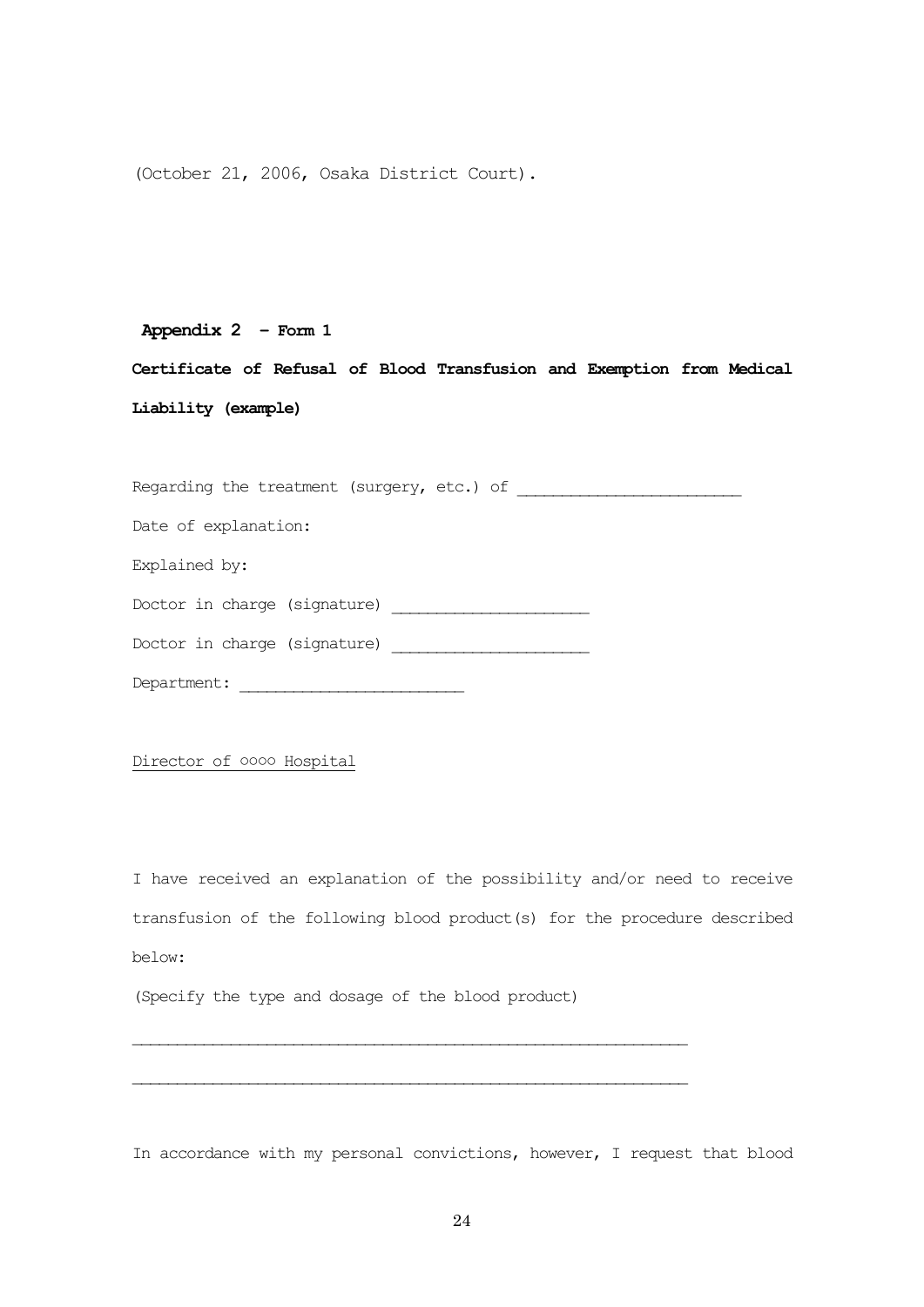transfusion be withheld regardless of the risks or disadvantages that may arise.

I will not, in any way, hold responsible the medical professionals concerned, including the doctor in charge, any situation caused by my refusal of blood transfusion.

I refuse the following types of blood transfusion (circle all items that apply) whole blood, red blood cells, white blood cells, platelets, blood plasma, autologous blood (preoperative blood storage / perioperative dilution / perioperative recovery / postoperative recovery), and blood plasma fraction products (albumin, immunoglobulin, blood coagulation factor, and other products (please specify)  $\qquad \qquad$ ).

I have no objection to treatment involving fluid infusion or a plasma expander.

Date of signature

|  | Name of patient (signature)   |
|--|-------------------------------|
|  | Name of proxy (signature)     |
|  | Relationship with the patient |